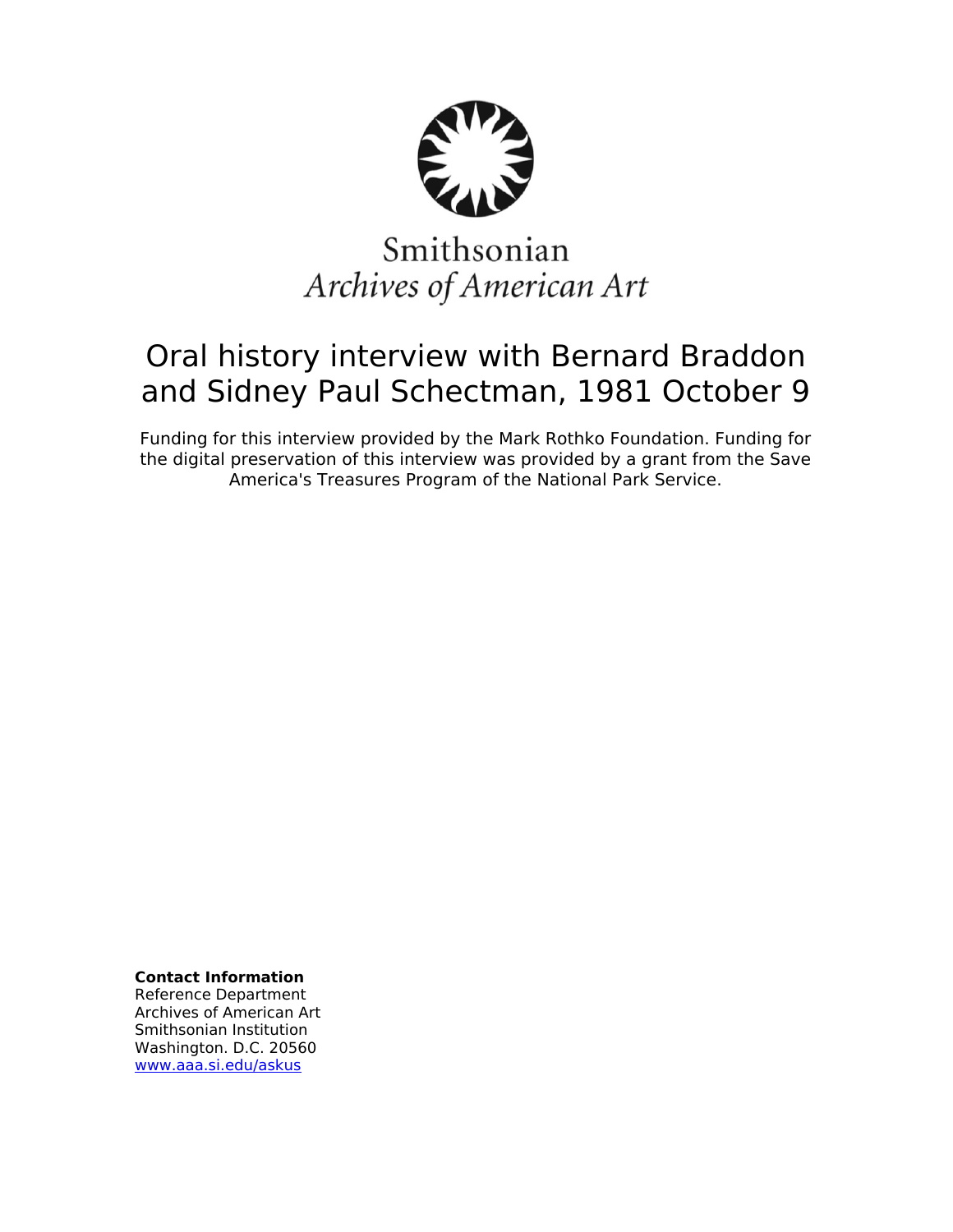### **Transcript**

#### **Preface**

The following oral history transcript is the result of a tape-recorded interview with Bernard Braddon and Sidney Schectman on October 9, 1981. The interview took place in New York, New York, and was conducted by Avis Berman for the Archives of American Art, Smithsonian Institution. This interview was conducted as part of the Archives of American Art's Mark Rothko and His Times oral history project, with funding provided by the Mark Rothko Foundation.

The reader should bear in mind that he or she is reading a transcript of spoken, rather than written, prose.

#### **Interview**

AVIS BERMAN: ...Sidney Schectman and Mr. Bernard Braddon on October 9, 1981 at Mr. Braddon's house at 44 Grammercy Park. What I'd like you to start off doing is to state your name and spell it and when you were born. And just tell me a little bit about how you became interested in art and how you came to run a gallery or be interested in being in the art scene. And, Mr. Schectman, you began with the Mercury Galleries first. Is that correct?

SIDNEY SCHECTMAN: I started with another gallery in another part of town in a building that I had at that time owned. And we had the gallery as a loft, a large loft, overlooking the Sixth Avenue subway system.

#### BERNARD BRADDON: Sixth Avenue El.

MR. SCHECTMAN: It was the El, really. And it passed by our window. We did some atrocious things such as putting out some marvelous nudes and causing crowds on the platform to peer in, blocking traffic up there. And finally we were visited by the police to inform us to take down these paintings--we were obstructing the traffic of the Sixth Avenue El. It was a serious enterprise. Incidentally, my name at that time was Paul Kollmer (K-o-l-l-m-er). It's a family name and Paul is my middle name, Sidney Paul Schectman being my name. So I combined that. The reason for all of this is because I was then in the social service system of the City of New York after getting out of Cornell University, fortunate enough to have a job in those days of the Depression, which later led to my being able to rent the space for a gallery in a very fortunate location on Eighth Street which became known as the Mercury Galleries. At that time Mr. Braddon joined me. We were graduates of Cornell and we had known each other up there and had the same interests. And he remained down there most of the day taking care of all the details and being the gallery director and I was in later on in the afternoon when I'd come down and we'd join forces. So the origin of all this was really our being able to be present at the right time, but also because we both felt that something was happening in the art world in general that was rejected. I'm speaking for myself now, but certainly we rejected what was going on at the Whitney Museum on Eighth Street which had exhibition after exhibition devoted to people like Brackman and Luigi Lucioni and the Blanche pair, Lucille and Arnold, and Alexander Brook. We called it silo art, paintings of barns. And we never had any shows like that at the Mercury Gallery which was established at 4 East Eighth Street. Our Gallery was an avant-garde gallery and attracted, I think, the great painters of New York at that time. We let it be known that this is New York. And, as I said, it was a great location. At this point you asked me what the origins were and I'm doing the best I can now to tell you now this all came about. I and Mr. Braddon were in the Village all the time and we felt this great need. So the gallery was organized. Would you like now to ask some questions of me and then go to Mr. Braddon or would you prefer to speak to me at this point so I can get all my things out?

MS. BERMAN: Well, I have a couple of questions. What was the first gallery you mentioned? What was it called and where was it located?

MR. SCHECTMAN: The gallery was located at 412 Sixth Avenue, as it was known then. Are you surprised that I know the address? I owned that building.

#### MR. BRADDON: I remember it.

MR. SCHECTMAN: It was a family operation. I was very young. When I say owned it, it was part of the family interests. And I ran that piece of property, getting my first taste of real estate. It was known as the Art Mart (Ma-r-t), and we had many, many shows (papers here would all indicate that) of a rather good nature. On the other hand, we attempted to serve a very wide national group of artists without heavy or concentrated discrimination, but good people, people who were very famous but whose art wasn't necessarily to our liking--people like John Rude, an important sculptor, who had many, many shows, many write-ups, and probably is well known in some part of the United States. He is now gone. But we formed at that time a group called the Art Mart Art Association and people could belong for a fee and exhibit. We built racks and had thousands of paintings in the place. It was a huge loft. We carried this through to the Mercury Galleries and formed an association called the Mercury Art...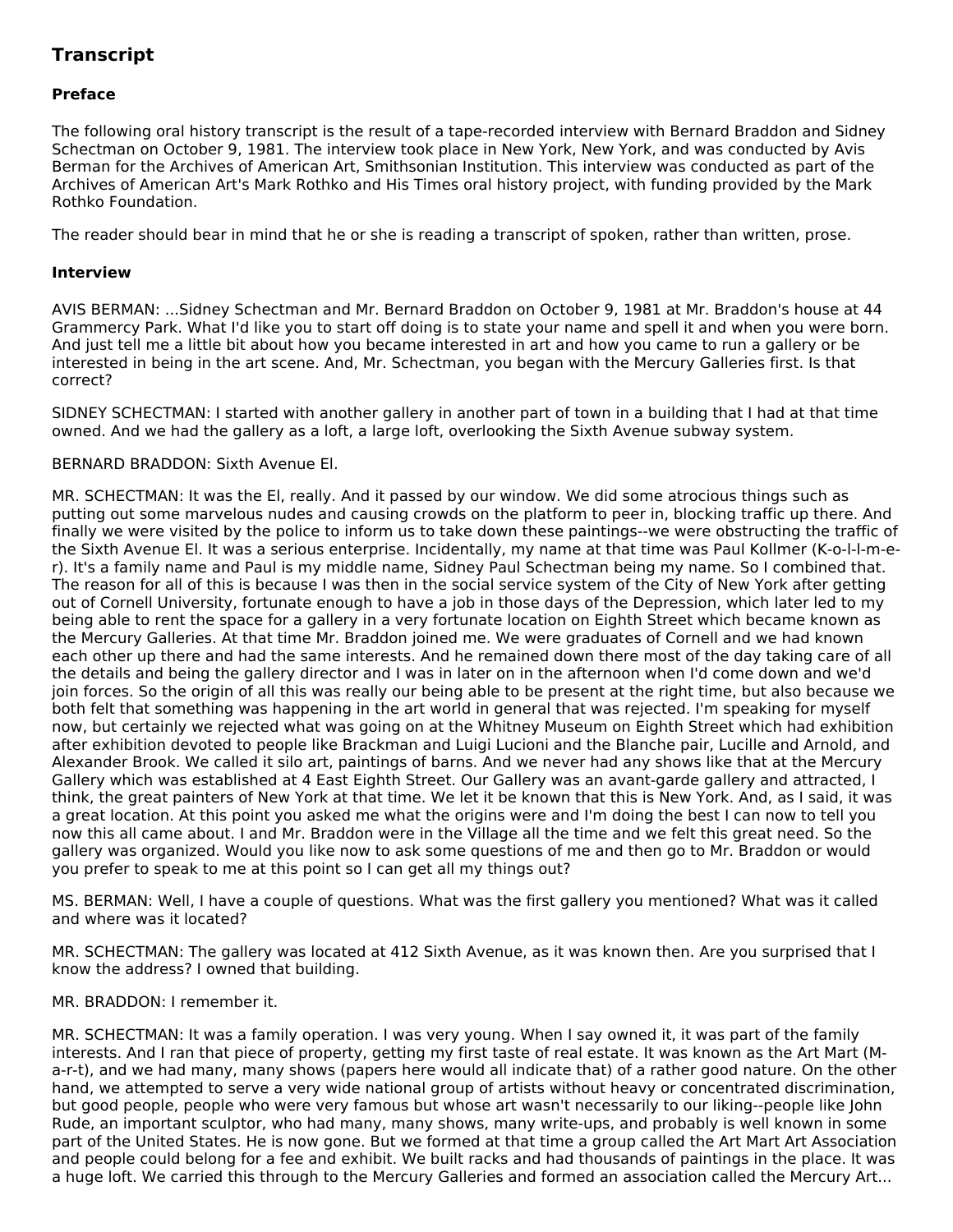MR. BRADDON: ...Circuit.

MR. SCHECTMAN: The Circuit Art Association which entitled people to join. And many of them joined, artists whose work was quite inferior, and we ran into problems because we never exhibited their work even though we claimed we would. We just couldn't. This was our feeling at the time. It was rather, I think, a peculiar thing to do. We returned the works to the people when they said, "Our things are not being shown." We said, "Well, we can't." and we returned them, giving them their fees back. At all times we maintained an extremely high level in the Mercury Art Gallery. So that the beginning was the Art Mart, a terrible name. But it appealed to a great many people that came up and bought paintings. We were shocked because there was a market in the Depression.

MS. BERMAN: Who were some of the people that you were selling that were selling well?

MR. SCHECTMAN: All kinds of young people mostly who came in to buy a painting in terms of having something original and who really weren't discriminating. They were primarily interested in the colors so that it matched the furniture in their living rooms. There were some very great things that happened then and happened later on about delivery of these things to people whose homes we felt....

MR. BRADDON: I think we should point out that the general policy at that time was to offer these works at prices from \$5 to \$50--very interesting practice in view of today's market.

MR. SCHECTMAN: Incidentally, the \$5 to \$50 included very important paintings.

MR. BRADDON: Very important things, but you could put it into context because you could buy a Matisse or a Pascin or Modigliani for \$200 or less.

MS. BERMAN: Right. Well, who were some of the important painters that you had who were in this \$5 to \$50 range?

MR. SCHECTMAN: Well, I think we carried that on with the Circuit Art Association in the Mercury Gallery. I would say that almost every artist of the time had some small work that they were willing to get any price for. They were not living. The WPA was organized at that time and they were simply not able to sell a painting. It didn't differ much from the days of van Gogh when he couldn't sell a painting in his lifetime. There was no market for oils or for anything. Dali was \$100. These were the people in there. You could buy things for up to \$50 of any school. Hard to believe.

MS. BERMAN: What were those nudes that you put...?

MR. SCHECTMAN: For example, in this \$5 to \$50 category, if I were to tell you that we had a series of very important etchings by Picasso, Masson, Tanguy--in that category, Hayter was in that group, which was put out by a society for the support of the Spanish War of Liberation and signed by Paul L. Wolp with a forward to it. And we paid \$12 for how many etchings, ten?

MR. BRADDON: Retail.

MR. SCHECTMAN: It was the retail price. We each bought a number of them, and I donated mine.

MR. BRADDON: This is the one that you were admiring.

MS. BERMAN: Yes.

MR. SCHECTMAN: I donated mine to Cornell University and they greatly appreciated this.

MS. BERMAN: I can well imagine that they did.

MR. SCHECTMAN: Today's value is possibly more than \$12.

MR. BRADDON: It was a collection called Solidarite.

MR. SCHECTMAN: Solidarite, yes. And that collection is probably worth between \$15 and \$20 thousand. We paid \$12 for it. That's why almost anybody fell into that \$5 to \$50. The \$5 was applicable to people of much lower quality, let's say, people like...who was the young man who did this? His name was...? Edward Delugile.

MR. BRADDON: She continues to show--Cleo Hartwick.

MR. SCHECTMAN: Yes, she's famous. A famous woman sculptor. She exhibited with us. They formed the Clay Club and I think the Clay Club is still in existence.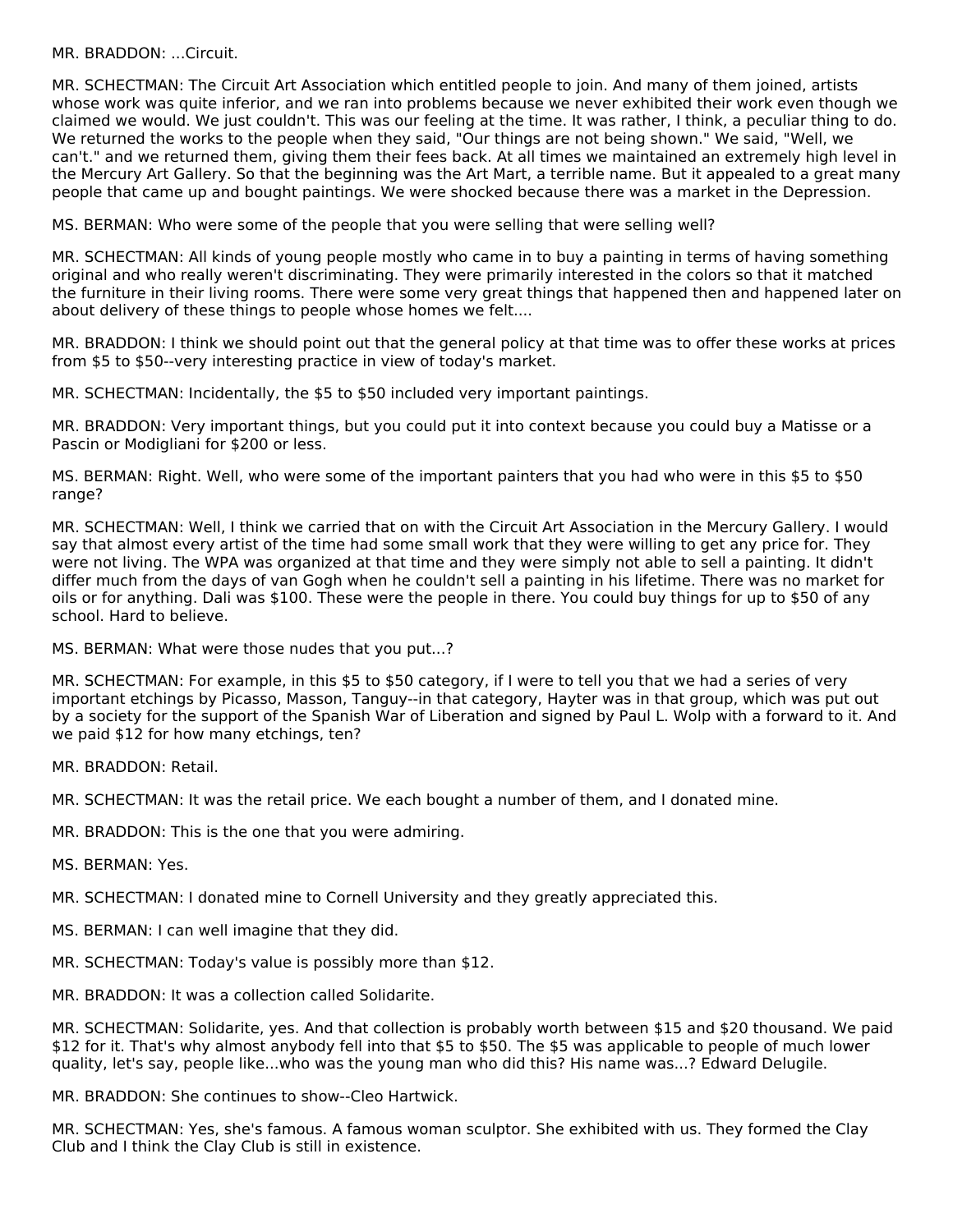MS. BERMAN: I don't know, but the Clay Club was also on 8th or 9th, wasn't it? I was close by.

MR. BRADDON: Well, I think it has to be pointed out that this was the center of artistic activity. There was no upper Madison Avenue art center at that time. Uptown was 57th Street. Eighth Street, which was the other art center and the environs, had, in addition to Mercury Galleries, the Whitney Museum on the next block, the ACA Gallery, the Artists Gallery (a very fine gallery) on Eighth Street, the Downtown Gallery, which at that time was downtown, as I recall it, on 13th Street.

MS. BERMAN: Yes, West 13th.

MR. BRADDON: So that was a very important art center then. There was nothing on upper Madison Avenue. Fifty-Seventh Street was the other....

MR. SCHECTMAN: They catered to the famous--Brackman, Alexander Brook. Was it Alexander Brook?

MS. BERMAN: Yes.

MR. SCHECTMAN: People were painting pictures of the Lindbergh family and getting huge sums--\$50,000. In those days it was possibly like half a million today. And there was really no communication with what came up later in the New York school or the artists who were struggling so hard and the sculptors. And the field was wide open for anybody who recognized this or appreciated starving artists. And the starving artists were for everybody.

MS. BERMAN: What I'm looking at, it says on it, "An invitation to artists. The Circuit Art Association, 4 East Eighth Street, offers an opportunity to exhibit and sell work in all media and in every style. For information communicate with Circuit Art Association, Mercury Galleries, 4 East Eighth." Why did you decide to call it Mercury Galleries? Did you admire Orson Welles?

MR. BRADDON: No, it had no relationship to Orson Welles.

MR. SCHECTMAN: I had a feeling for that although we both concurred. I had a feeling for Mercury. Still do.

MR. BRADDON: I came across some time ago a list of prospective names that we were considering. We liked the mercurial aspect, the silvery quality. The connotations of mercury were good. The mythological aspects appealed to us. And we chose it after considering a good many others, some of them....

MR. SCHECTMAN: Some were good.

MR. BRADDON: Including our own names.

MR. SCHECTMAN: We toyed with that.

MR. BRADDON: In retrospect, it might have been better form the standpoint of self-interest. I think if I were to start a gallery now, I would use my own name--from the practical standpoint, because every bit of publicity reinforces that and it rebounds to the general credit. If it had been called the Braddon Gallery or the Schectman-Braddon Gallery, then we would have been in a position to continue that kind of activity later on had we wanted to. It's academic.

MS. BERMAN: You remember, you started your gallery in the pre-publicity age for art.

MR. BRADDON: Not entirely. I'll come to that. When I talk to you, I'll give you some idea of....

MR. SCHECTMAN: Really not. We recognized that there was a lack of proper PR in those days and we did some things about it. An example of that was to give a very famous poet who wanted very much to paint who had never painted...we had her do some paintings and they were quite good. And we felt that she was so unknown, famous I think in Ohio, Cleveland, was it?

MR. BRADDON: Yes, I think so.

MR. SCHECTMAN: And we retained someone to do the publicity for her. I woke one morning and the World Telegram, one of the most important papers in those days...do you remember the World Telegram?

MS. BERMAN: No, I don't. I remember Genauer.

MR. SCHECTMAN: Emily Genauer was the queen of the whole thing. A headline--"Rachael McWilson." I looked at it and I could not believe my eyes. She describes every painting. It was ecstatic and she became famous as a painter overnight. The PR was there, but she recognized something in the artist. There was a very wonderful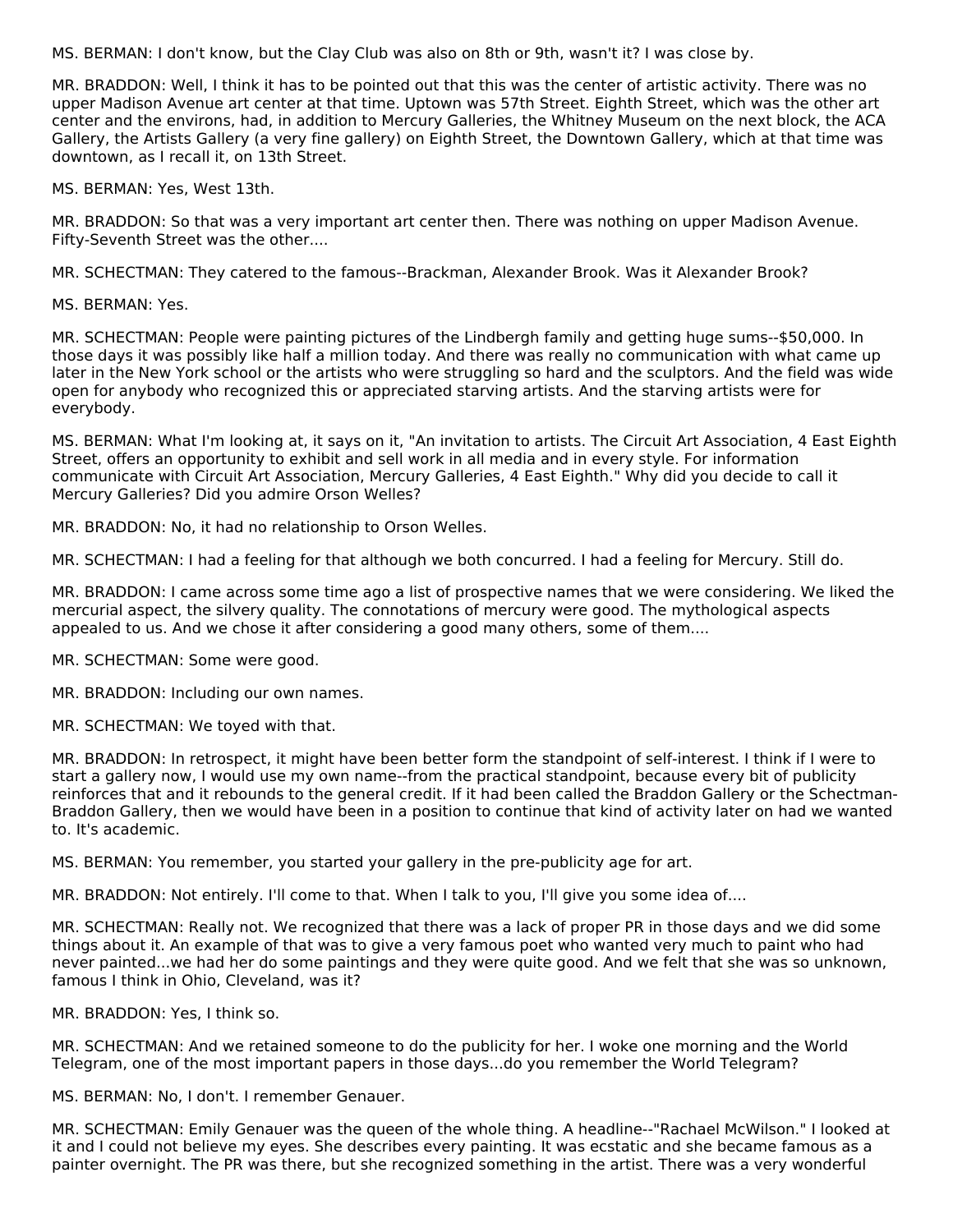quality of poetry in the paintings. And, incidentally, I saw you turn your nose up a little bit. I felt Emily Genauer was kind to people. She was perhaps not the greatest critic but very kind and very knowing at times because she really picked out some people who were unknown and recognized that quality. She's still around, doing a lot of good things today.

MS. BERMAN: I want to go to Mr. Braddon now. If you could tell me how you became attracted to art when you were younger. Were either of you art majors at Cornell, by the way?

MR. SCHECTMAN: Well, I had an art minor. I was a premedical student at the time. But most of my other subjects were in the art field and I am still continuing with the Johnson Museum. I donate paintings now from my collection. It's a continuing interest.

MS. BERMAN: How about you, Mr. Braddon?

MR. BRADDON: What shall I start by saying? I'm Bernard Braddon.

MS. BERMAN: Well, I wanted to know how you became interested in the idea of...?

MR. BRADDON: Well, my entire background and interests have always been aesthetic, almost equally divided in music, literature, and painting. I was a music major and a foreign language major and shared a lot of it with English and comparative literature. Mr. Schectman and I were close friends. We came together really through music, through our mutual interests, which at that time too in music tended to be a little avant-garde because Bartok was virtually unknown in 1932 or '33. He was a bond between us. At any rate, that was an all...those were all-consuming interests. My thought at the time as a career was to become a critic, not in the narrow sense that we generally see it now, but someone who would move easily among the fields of painting, music, literature, dance, architecture, with very serious qualifications, perhaps including study at Paris Conservatoire in that field and comparable things. Needless to say, it was folly from the commercial standpoint, I wrote musical criticism when we were at Cornell. Now Sidney neglected to mention that he was a painter himself, still is. And had the notion of opening the Art Mart which he described to you. It was an interesting enterprise because it was intended to provide two things: to provide means for artists to dispose of their works (and I remind you that this was a Depression atmosphere), at the same time permitting people to enjoy works at home. The stress that we placed on this was original works of art and we in our publicity listed the various aspects of art that they could find at the Art Mart. He had started that, and we joined and we talked. And I decided that I would like to participate with him in view of our close coincidence of tastes and personal friendship. We joined at this Art Mart that Sidney has described so well. The Mercury Galleries was a much more serious undertaking from the aesthetic standpoint. At the Art mart we attempted to provide anything that anyone could possibly want. There was no discrimination in styles. Things that we personally disliked still had a place there because the object there was to effect this kind of flow of material between artists and the public. The Mercury Galleries had rather higher aims. While continuing in the Circuit Art Association, so-called, which was very easy access...we charged a dollar a month which is nominal and provided us with an enormous reservoir of paintings, prints, drawings, so we could answer almost any demand. If they wanted abstract art, we had it. If they wanted landscapes of mountains, we had it. If they wanted seascapes, we had that, and nudes. Now again, I want to refer to two contexts. First all, the Depression atmosphere and also I would almost say an artistic depression atmosphere insofar as the artists were concerned whom we personally liked very much. And the other thing was this geographical center, secondary geographical center, around Eighth Street. In the course of this, we began to foster the artists whom we really enjoyed and came together with The Ten. They liked our concepts, our approach, our appreciation, which was very genuine. And the idea came up...I don't know who first suggested it but, because of the proximity of the Mercury Galleries to the Whitney Museum, the notion of a show of the Whitney dissenters came about. As a matter of fact, we were on the adjacent blocks. And, when we were talking a little earlier about exploitation, that was an example. In retrospect, I'm amazed that these two very young men, in our early 20's, had the business acumen and the aesthetic acumen to bring these things together.

MR. SCHECTMAN: In retrospect, if I may interrupt for a moment, we talked about this recently. Going back, I can't believe at that age we could have accomplished these things. I mean it just doesn't seem possible the way we are today that we were like that--that insight.

MS. BERMAN: That's youth.

MR. SCHECTMAN: But that insight!

MS. BERMAN: How old...excuse me. When were you born, by the way?

MR. BRADDON: I was born in 1915 and Mr. Schectman was born in...?

MR. SCHECTMAN: 1913.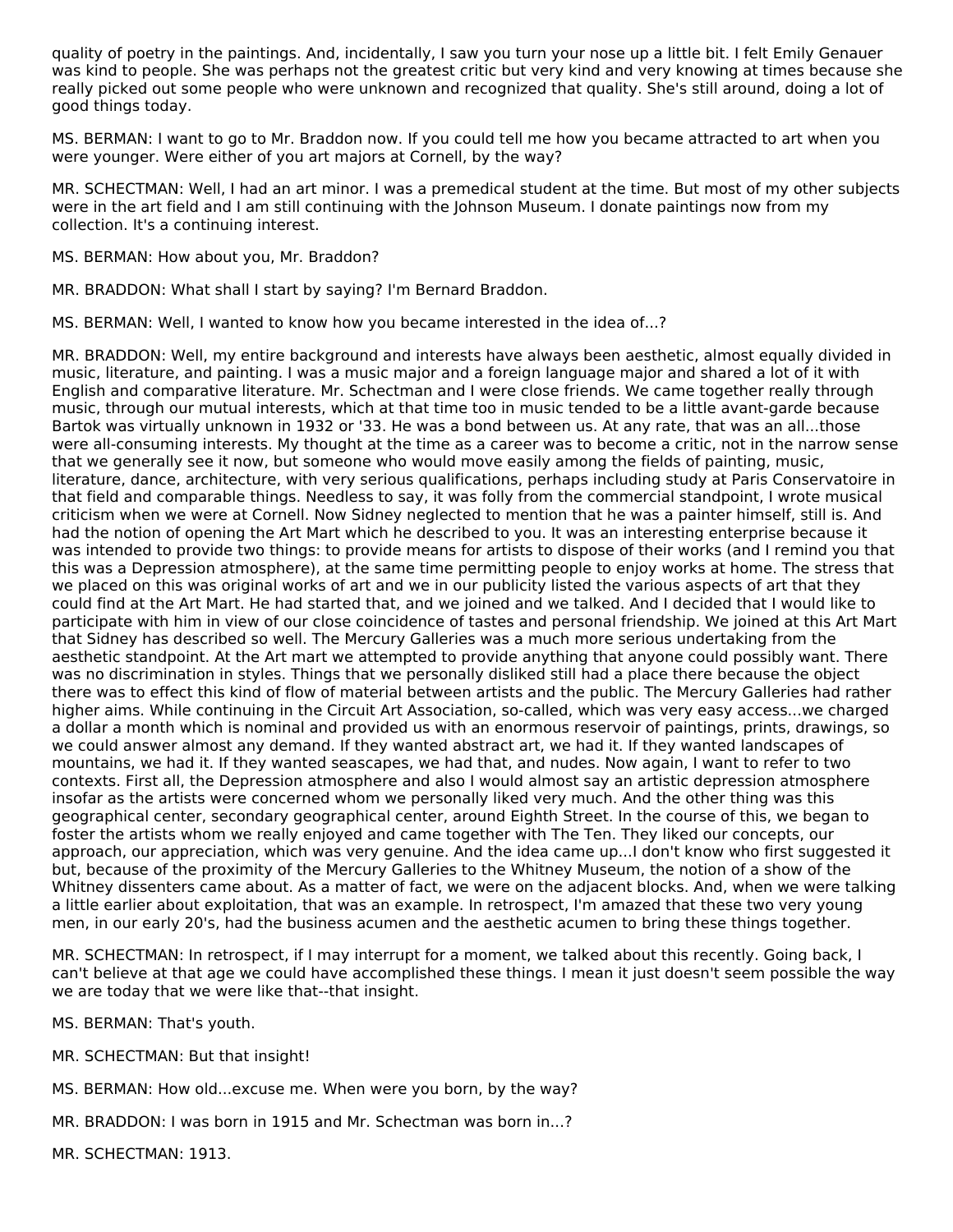MR. BRADDON: 1913.

MS. BERMAN: And when did you.... So you...?

MR. BRADDON: Well, Art Mart was 1937.

MR. SCHECTMAN: At that time, yes.

MR. BRADDON: Twenty-two and 23 1/2 respectively. We were entrepreneurs.

MS. BERMAN: So the Mercury Gallery was established in either '37 or '38?

MR. SCHECTMAN: We had that problem recently because of a showing of Louis Schanker's work in the Diamond Galleries. And I think we agreed that it was '37.

MR. BRADDON: No, it was '38. Oh, you mean the Gallery, '37. But The Ten's memorable exhibition was 1938.

MS. BERMAN: Yes, I had that as November, 1938.

MR. BRADDON: That's right.

MS. BERMAN: What other artists were you interested in besides The Ten? When you were at the Mercury?

MR. SCHECTMAN: We had exhibitions, group shows. It's all explained here in some of the things. We had Miro. At that time Miro was really very out, not as acceptable as today, as he is today. We had Matisse. We had...really, here's a little show that we had of some of the lesser known people, people like Botto, Mathai, Zoltan Hecht. They really became quite well known later on.

MR. BRADDON: I don't know if we list Takis.

MS. BERMAN: Right. And Schanker was in this too.

MR. SCHECTMAN: Schanker was, yes.

MR. BRADDON: We also put on some interesting theme shows. For example, we had a show called Visions of Other worlds. That was devoted almost half and half to drawings and paintings by the insane who had more than just a curiosity value. They had an interesting aesthetic value as well. The other half being African art--Visions of Other Worlds. Art that had something rather than an aesthetic objective in its origin. A number of shows of that nature. As far as The Ten is concerned and, as far as the kind of surrounding activity, we two, with the late Louis Harris who at that time was a member of The Ten, went on the air on Station WNYC and, with the confidence of youth, we gave a discussion called "What's Wrong with American Art," Monday, November 21, 1938.

MS. BERMAN: Is that actually the script of what you said there?

MR. BRADDON: This is the script.

MR. SCHECTMAN: Quite incredible. Quite incredible.

MR. BRADDON: This was timed for the exhibition of The Ten: Whitney dissenters. Mr. Schectman's saying.... We divided this material. It was jointly composed. "Four years ago ten progressive artists who shared a distaste for conservatism and a desire for experimentation conceived the idea of exhibiting as a unified articulate group to be known as The Ten. Not long after, one member dropped out, but they have optimistically continued to call themselves The Ten, filling the vacancy at each exhibition with a guest artist," and so forth. I won't take the time to read this but I'd be glad to give you a copy of the script.

MR. SCHECTMAN: It's really our ideas.

MS. BERMAN: That would be great. I'm sure Bill McNaught will be very excited.

MR. SCHECTMAN: It's an historic document.

MS. BERMAN: Yes, it is. And I'm delighted and amazed that you saved it. Why did Lou Harris, as opposed to any of the other ones, go on with you?

MR. SCHECTMAN: I don't know. I can't recall now why Lou Harris....

MR. BRADDON: I think he was a very, I think, illiterate type of person, in a way. And he wasn't terribly articulate.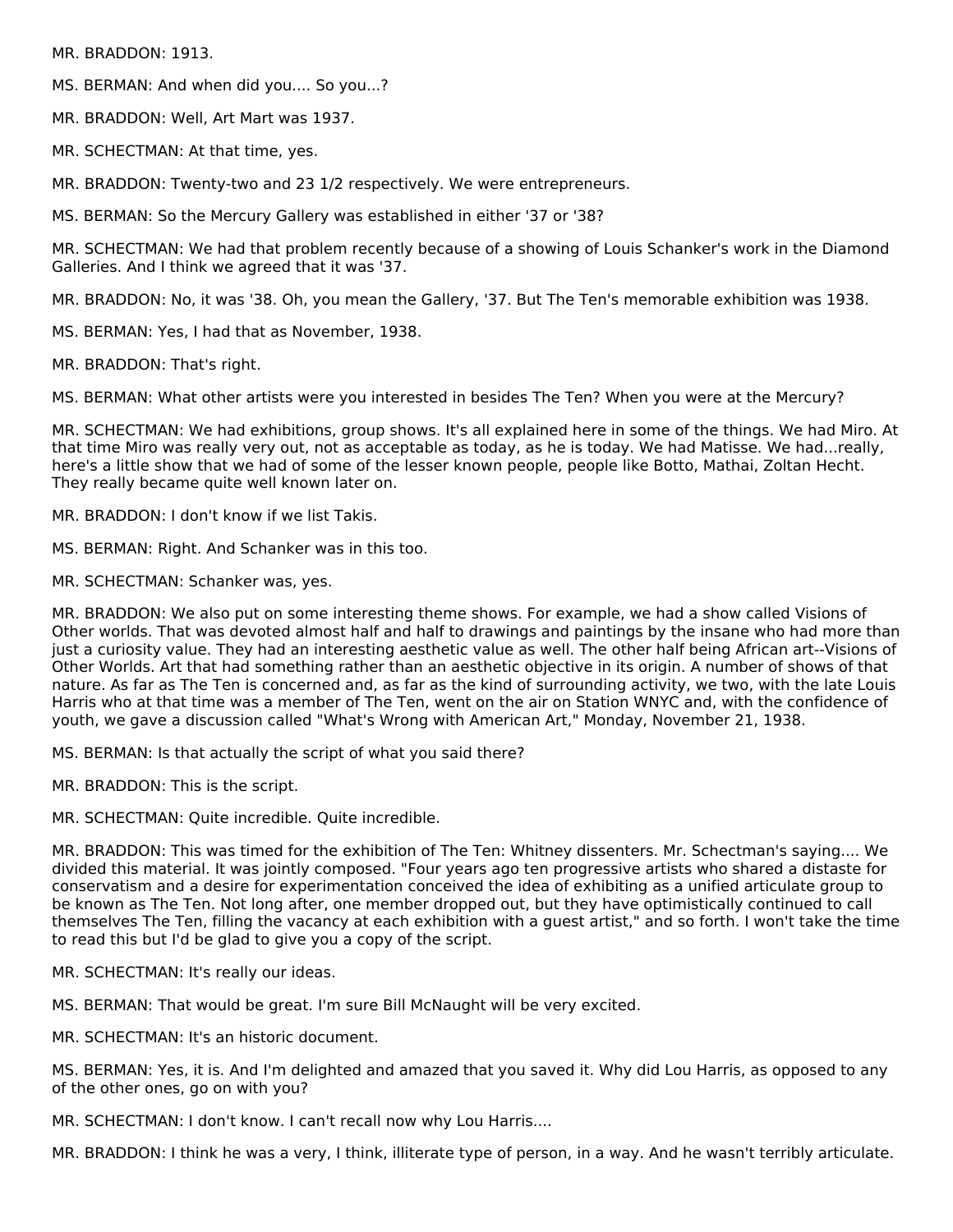MR. SCHECTMAN: I thought he was.

MR. BRADDON: He liked to talk but, well....

MR. SCHECTMAN: Perhaps we don't recall the same things about....

MR. BRADDON: Well, Rothko was the secretary of The Ten and extremely articulate.

MR. SCHECTMAN: Yes, he had much to say.

MR. BRADDON: Voluble and full of ideas and full of strong convictions about the condition of American art in general, about his own work. I think it's interesting in passing to note, as has been pointed out in this surrounding publicity regarding The Ten, that The Ten were unified really just in their general aims. They were not a school or a group. They were opposed to conservative representational art, but they were all at that time....

#### [END OF SIDE 1]

MR. BRADDON: The Ten had a history of being together. They showed at Georgette Passadoit previously and at some other places. But I think this was perhaps the ultimate in attention that was paid to them.

MR. SCHECTMAN: I would like to say one thing in this connection that you may not recall. Perhaps you do, but I'll mention it. We would have meetings in the evening. Every one of them would come. We had a desk, a very large desk, very impressive. I don't think we paid more than three dollars for the desk. But nevertheless, we redid it and decorated it. And they would sit in front in a semicircle and what came through to me then very clearly was that they have to do something to counteract the trends of art today. And they threw questions at one another and they got answers, and at us. And it appeared then to me that some of it was based upon an idea that, by doing something quite differently from anything else that had been on the scene then, they would be achieving something. I reacted to that. They felt then that they must do something about the conditions, and it seemed a little artificial. I was aware of that when I left these meetings. Of course, it may have just come out that way in the course of the conversations but it didn't take long before that actually took place. It was an astounding development after that. Incidentally, we had everybody in our gallery who really represented art in the world today, including some things of, say, abstract artists like--

MS. BERMAN: Pollock?

MR. SCHECTMAN: Pollock. We had some of his things which were really not important then. Neither was anyone else, if you'll go through some of these things. You'll see Rothko was denigrated. But that's the feeling I had then.

MS. BERMAN: Did Rothko know Pollock then when you...?

MR. SCHECTMAN: It did not come out in our dealings whether or not Pollock...Pollock was not an active member of the group. But we showed all the works of all these people.

MS. BERMAN: When did the people from The Ten start hanging around and coming to meetings at your gallery?

MR. BRADDON: A few months prior to the actual exhibition which took place in November, November 26. As I said, Rothko was extremely articulate and very much involved, very serious. And we worked very closely together. I don't know if you have a copy of the catalogue of that exhibition. I'll be glad to give you this. The foreword to it which was conceived and written jointly... am I correct?

MR. SCHECTMAN: Yes.

MR. BRADDON: Defined it very well.

MS. BERMAN: Written jointly by whom?

MR. BRADDON: By the three of us--myself, Sidney Schectman, and Rothko.

MS. BERMAN: Mr. Braddon, do you think you could tell me, when you say that Rothko was articulate or had ideas, I was wondering if you might be able to elaborate or recall his conversation, if at all possible, or what used to strike you when he talked or what he was concerned about?

MR. BRADDON: He was extremely serious. I remember that.

MR. SCHECTMAN: Never smiled.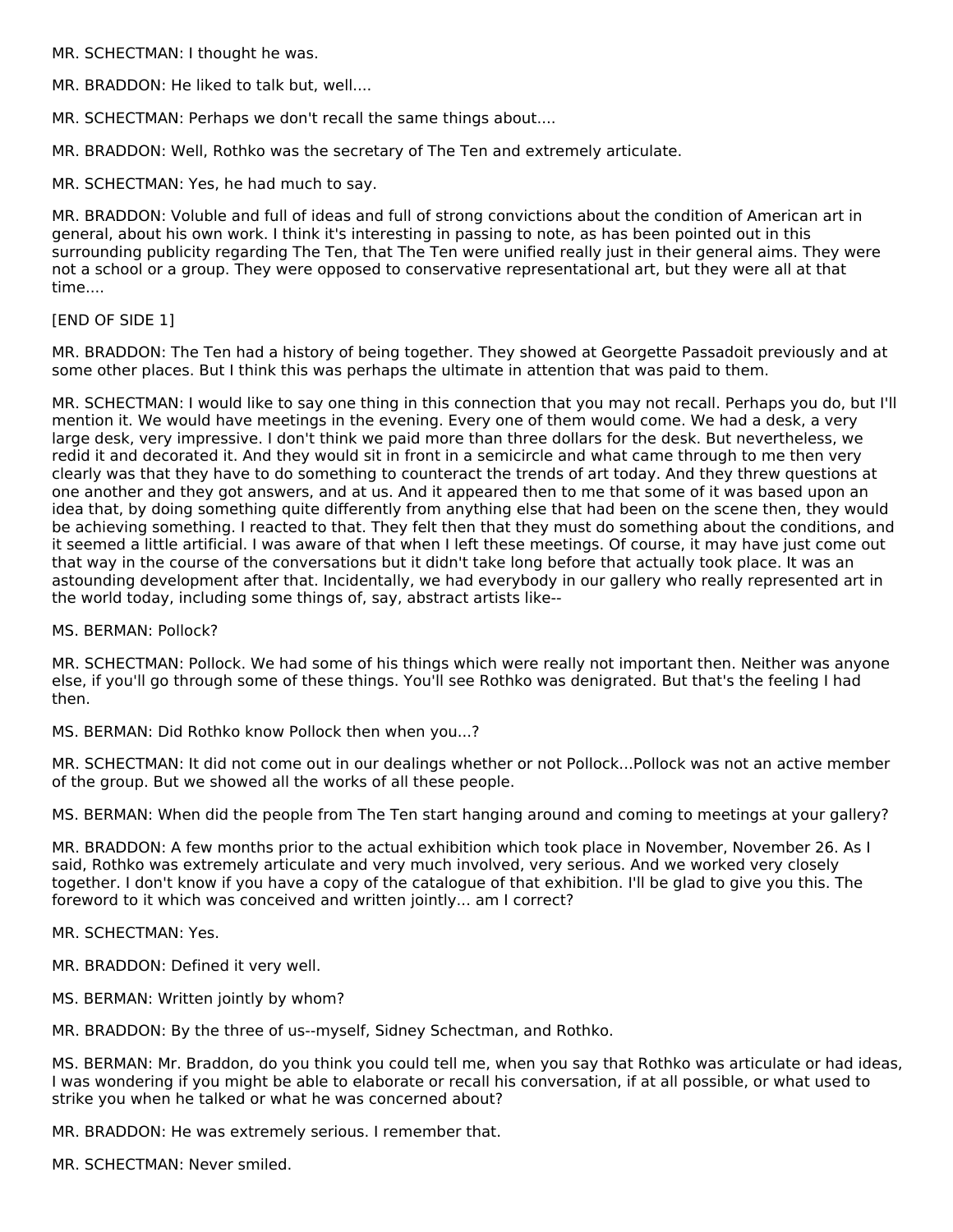MR. BRADDON: No, he never smiled. It was really unalloyed seriousness about what everybody in the group and ourselves felt was a misguided view of American art. That was the fundamental tie that kept The Ten together and which we shared with them. For example, the foreword to this catalogue which, as I say, was done jointly, was in a sense almost an emotional complaint about the current situation. It began, "A new academy is playing the old comedy of attempting to create something by naming it. Apparently the effort enjoys a certain popular success since the public is beginning to recognize an 'American art' that is determined by non-aesthetic standards--geographical, ethnic, moral or narrative, depending on the various lexicographers who bestow the term."

MR. SCHECTMAN: I don't know why you say that, but I think you did.

MR. BRADDON: "In this battle of words..." see, I held back. I could have said logomicy.... "the symbol of the silo is an ascendancy in our Whitney Museums of modern American art. The Ten remind us that the nomenclature is arbitrary and narrow." He felt very, very strongly as, indeed, all of them did. And, as I mentioned earlier, that was the element that united them because they were diverse. The group at the time in this exhibition consisted of Ben Zion, Bolotouski, Gottlieb, John Graham....

MR. SCHECTMAN: Who's now becoming again quite important.

MR. BRADDON: Louis Harris, Earl Kirkham who was the guest (he was the tenth man), Ralph Rosenborg, Marcus Rothkowitz, Louis Schanker, and Joseph Solmon. And the diversity of approaches is self-evident. they don't resemble each other.

MR. SCHECTMAN: Not in any way. Certainly Bolotowsky retained his geometric art for all time. It's only since the Guggenheim show that he's become so famous.

MR. BRADDON: There's sort of little side aspects here that the reviews make. Incidentally, again going back to the context, at that time the WPA adult education program sponsored art tours. I'll give you this list of them. They ranged from the Museum of Modern Art to a studio visit to Warren Wheelock, studio visits to other people. And at Mercury gallery, The Ten, this famous group of progressive painters, present their first show of the year of vital interest. Mr. Anton (that would be Harold Anton, a strange and wonderfully articulate man who is a painter himself...

MR. SCHECTMAN: Incredible.

MR. BRADDON: ...conducted the tour. So it was a nice time in that respect. It was very exciting.

MS. BERMAN: So this Art Tours, so this was November '38?

MR. BRADDON: It's indicated there.

MS. BERMAN: So that's great. They went to the Museum of Modern Art, the Rhen Gallery, a pottery studio, Federal Art Gallery, and the Mercury Gallery. So people were to have exposure to that. Did The Ten come to you or did you go after The Ten for the show? Do you remember that?

MR. SCHECTMAN: I would say that they came to us because we simply did not go after anybody. We were involved very deeply in our gallery work and I don't recall who began this project. But we had actually been in communication with most people in those days. We talked and met them in the great artistic bars of those days and I guess they just drifted up to us and then found that we were so sympathetic that they wanted us to represent them. We were quite loose with things then. We thought that everything will remain the way it began and nothing would ever change and one could simply exhibit things and buy them at will for the same prices of \$50 to \$100 to \$200 forever. This is the theory that we had. And actually it lasted till the '50s, believe it or not.

MR. BRADDON: We referred earlier to that broadcast that we undertook. I saved this letter from the editor of a publication called "The Black Mirror." "I have not seen your show. Perhaps I would not like it, but I want to compliment you on your broadcast. Seldom have I heard anything of such sound artistic sense as contrasted to the criticism which is but words, words, words. I trust that for the good of art, you'll be on the air again soon."

MS. BERMAN: What's the "Black Mirror?"

MR. BRADDON: I don't know.

MS. BERMAN: The person didn't sign his name, his or her name, just the editor of "The Black Mirror."

MR. SCHECTMAN: I don't know whether he wanted to be anonymous. But you asked the question before as to the people we showed at the gallery. Now here's an example. It's a comment from the "Village Jaywalker," a newspaper of those days. "Allow the Village Jaywalker to recommend the Mercury Galleries, 4 East Eighth Street,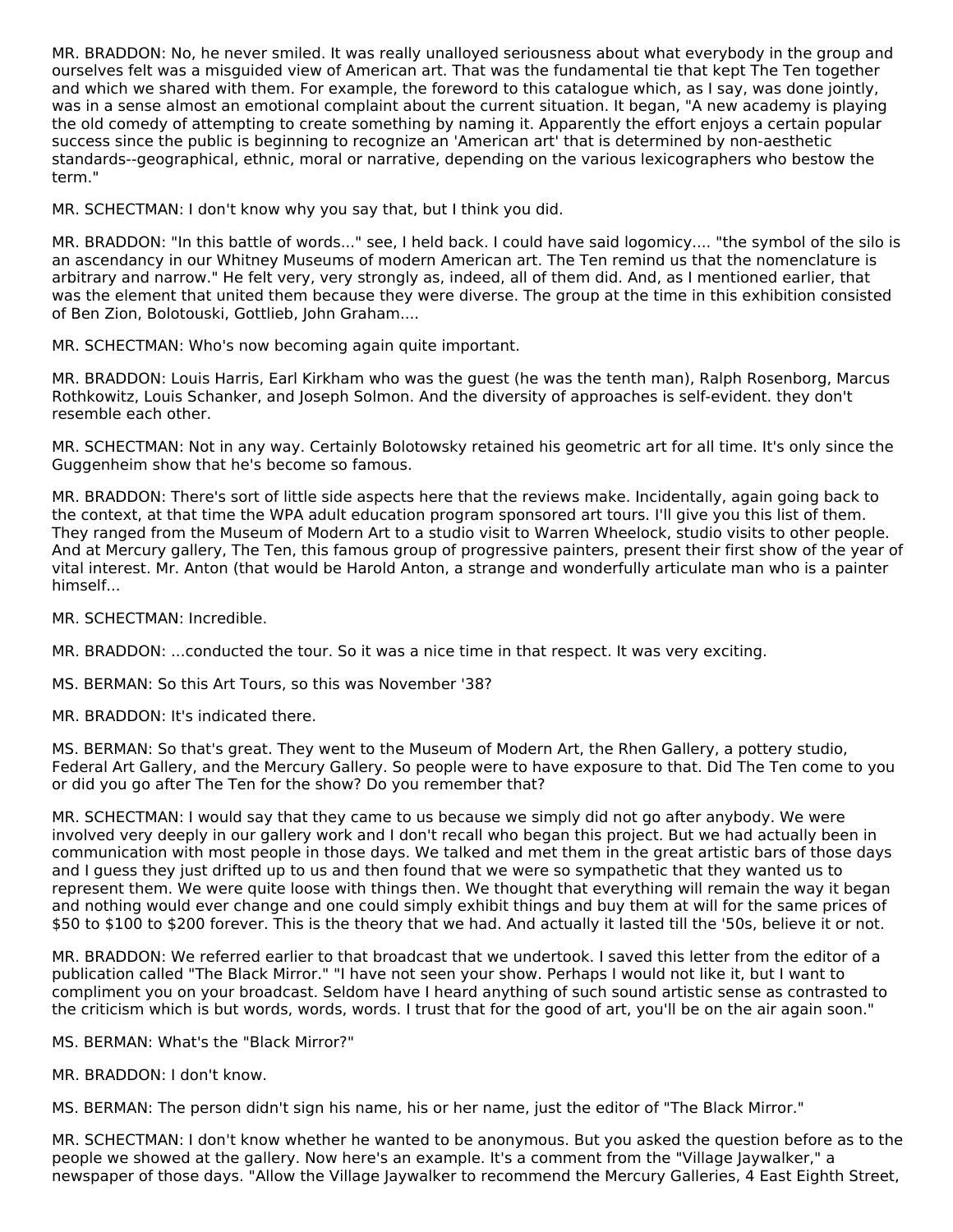presentation of an exhibition of surrealist paintings, primitive African sculpture, and work by the insane. The surrealist group includes work by De Chirico, Joan Miro, Salvador Dali, and Max Ernst, Yves Tanguy, and Hans Arp. How can I say anything further except that...." It went on to a much greater list than that, I assure you. And some marvelous work by primitive Africans, absolutely priceless things that were available in those days.

MS. BERMAN: Did you get into the African sculpture through Graham who was very influential?

- MR. BRADDON: No.
- MR. SCHECTMAN: Through another person.
- MR. BRADDON: I remember though we had some copies of a little book of his available....
- MS. BERMAN: Of Graham's book?
- MR. SCHECTMAN: Yes.
- MS. BERMAN: Yes, that's the dialectics book.
- MR. BRADDON: Yes, that's right.

MR. SCHECTMAN: I think we were introduced to African sculpture by a great collector of those days. I don't know whether he's alive or not.

- MR. BRADDON: I wouldn't say we were introduced. We were introduced to exhibitions of African art.
- MR. SCHECTMAN: Introduced to exhibitions, not introduced to the art.
- MR. BRADDON: Right.
- MR. SCHECTMAN: A fellow by the same of Seghi.
- MR. BRADDON: He's still around.
- MR. SCHECTMAN: He must be very old now.
- MS. BERMAN: What....say that...?
- MR. SCHECTMAN: Ladislos Seghi.
- MR. BRADDON: I think he changed his name to Segi.
- MR. SCHECTMAN: S-E-G-I.
- MR. BRADDON: S-E-G-Y.
- MR. SCHECTMAN: A great collector.

MR. BRADDON: Incidentally, a little sidelight on the climate of the criticism, most of which was favorable for the show of The Ten. But there was one that Sidney...just before that was a little nasty in the New York Post. That must have been Jerome Kline. "The Ten, now affiliated with the Mercury Gallery, will open a group show there November 5 as 'Whitney dissenters' (were you invited, boys?)." In answer, "Dear Mr. Kline, The Ten are 'Whitney dissenters' on principle. Actually Louis Schanker and John D. Graham have been invited to the barmicide feast in the past. Ilya Bolotowsky has been invited to the impending annual since showing at Mercury Galleries." I think he had this reply. Do you have this? The complaint?

MR. SCHECTMAN: The complaint, yes. But no, I didn't know that. Incidentally, did you give Avis this Art Tours...?

MS. BERMAN: Yes, we looked at that.

MR. SCHECTMAN: The Museum of Modern Art, and the Mercury Galleries. And there again, De Chirico, Dali, Miro, etc., no small thing.

MS. BERMAN: However, any of The Ten who happened to be invited to show at the Whitney didn't refuse, though, did they?

MR. BRADDON: No. I think they never would have refused any thing of that sort. It was the most prestigious museum in the City.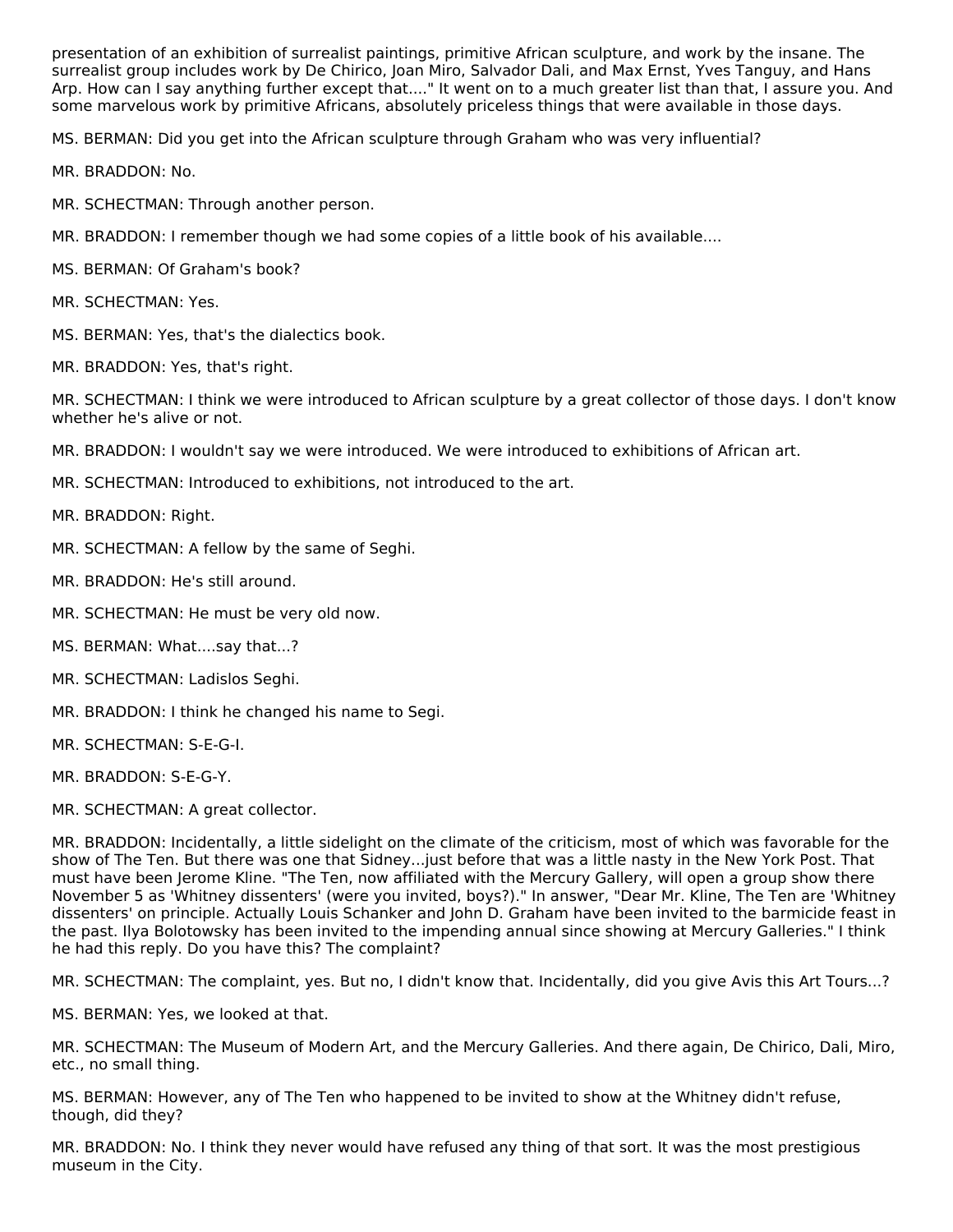MS. BERMAN: By the way, after the show or during the show did any of the people from the Whitney come by, like Lloyd Goodrich or Herman Moore, or Mrs. Force? Did anyone come by?

MR. BRADDON: I don't recall. They must have. We were virtually neighbors and the show got a lot of publicity.

MR. SCHECTMAN: Tremendous publicity. I'm sure they drifted in and we disdained recognition.

MS. BERMAN: I was just wondering if you ever heard anything from the curators about the show.

MR. BRADDON: No, no.

MR. SCHECTMAN: I'm sure if some of the people are around somehow they would recall it. This is Art News, an important magazine. Is it still in existence?

MS. BERMAN: Art News, yes.

MR. SCHECTMAN: Not this small?

MS. BERMAN: No.

MR. SCHECTMAN: This in itself is a document. This is a description of the show. This is Art Digest which I think was a better magazine in those days.

MS. BERMAN: Art Digest became Arts.

MR. SCHECTMAN: This is the review. I pulled together as much as I could in a hasty manner. I thought it might help you.

MR. BRADDON: I can give you copies. You don't want to give away your....

MR. SCHECTMAN: She'll return it to me, I'm sure.

MS. BERMAN: Let me put these aside anyway because I want to go on with what was happening at the gallery. How come you only gave The Ten one show? The next was at the Bonestall Gallery.

MR. BRADDON: I think we were crowded at the time. We didn't have an opening but we made the following proposal. Pity that it never really came to fruition. These are some pencil notes that I made at the time.

MS. BERMAN: Oh, this was a proposal by the Mercury Galleries to The Ten.

MR. BRADDON: To The Ten. And again, in retrospect, I wonder that we had the acumen. We started saying that there was a necessity for a new method because ordinarily they had isolated and sporadic shows maybe two weeks during the year, no cumulative effect, the publicity is dispersed. Second, lack of intensive publicity. The pictures are merely hung and critics are offhand and the public apathetic. Sales were infrequent, a small restricted list of purchasers; and the artists were not really built up. The only means of increasing the value. A general lack of organization and coordination, no extensive pressure on museums to purchase, critics, collectors, universities, in any integrated form. Now we said what we would propose was to have the works of the members continuously exhibited for the entire year. In other words, what we were proposing to them was in effect to have the Mercury Galleries devoted virtually exclusively to The Ten collectively and individually. It was a very interesting proposal I thought--the equivalent of two shows every month, a comprehensive view of the artists' work, constant publicity without sensation during the entire year, a possibility forming true critical evaluation because of the wide scope of the work rather than isolated examples. And then on the side of exploitation, using every possible means of publicity outside of the announcements, those of individual shows, advertising including unconventional means, reproductions of work in magazines, radio, and art tours, etc. So we felt there would be a mutual benefit there. We would arrange for out-of-town exhibitions, art tours, and so forth. What happened was....

MS. BERMAN: Why would they ever turn that down?

MR. BRADDON: Here is the sad answer why it was turned down. And this is a letter from Rothkowitz, secretary. "Mercury Galleries...."

MR. SCHECTMAN: That's a good letter.

MR. BRADDON: "Gentlemen: I am sorry to inform you that The Ten will not be able to exhibit in your gallery during the rest of the season. Since our exhibition in your gallery, certain problems of reorganization have arisen which have made it necessary to abandon all exhibition activities for the present season. We hope that you will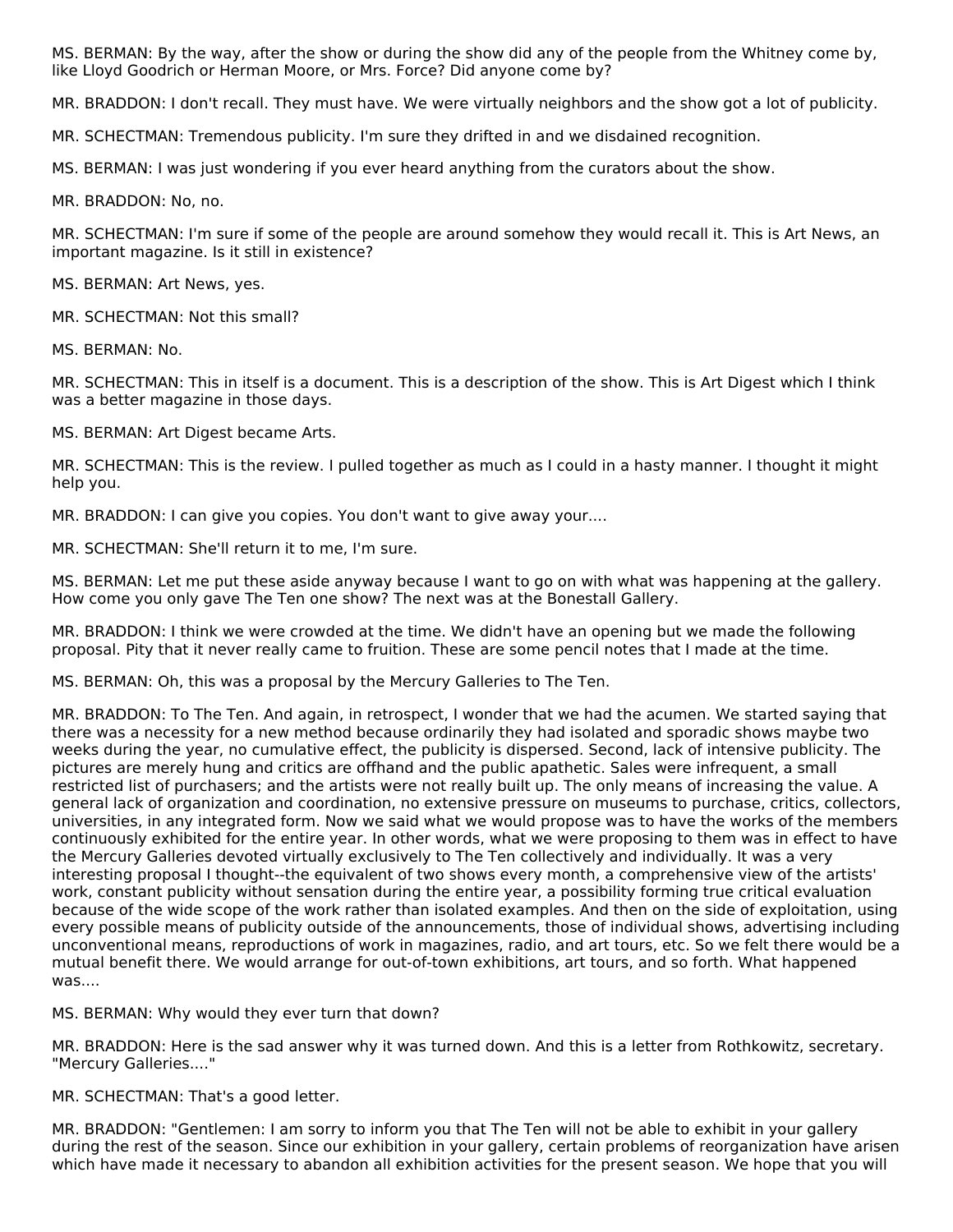have no difficulty in rearranging the exhibitions for whatever time you had intended to allot us. We want to thank you for your efforts in our past exhibition and to wish you a successful season. Signed The Ten, M. Rothkowitz, Secretary.

MR. SCHECTMAN: That's a good letter.

MS. BERMAN: It certainly is. Why...?

MR. SCHECTMAN: It's an historical....

MS. BERMAN: Yes.

MR. BRADDON: I lost it. It must be around someplace.

MR. SCHECTMAN: But you have the copy.

MR. BRADDON: Yes.

MS. BERMAN: What were these problems? Did you investigate what was meant here? This was December 26, 19...?

MR. SCHECTMAN: We were a little fancy free.

MR. BRADDON: And we were busy. In answer to your question as to why they didn't show...?

MR. SCHECTMAN: They were not important.

MR. BRADDON: We had other commitments and we wanted to undertake this rather exhaustive and sort of innovative program. It would have been very good for us had we continued, and it might have speeded recognition of some of those people by five years or more.

MR. SCHECTMAN: Maybe the whole school of abstract expressionism would have moved ahead. We did these kinds of things. We helped with this. Joe Solmon doesn't even remember this. I had this printed up.

MS. BERMAN: This is a ticket to an invitation saying "Saturday night, October 8, The Ten open the new art season with drinks, music, and pictures, at Solmon's Studio, 111 East 28th. Admission, 35 cents."

MR. SCHECTMAN: I think that's a marvelous thing.

MR. BRADDON: Yeah.

MR. SCHECTMAN: I saved a few things like that. I'm going to give you these if you'll promise to return them to me.

MR. BRADDON: Incidentally, Joe Solmon was very well received. In Cue: The Ten, this group's still together. We see them again at the Mercury Galleries. "They are dangerously near the Whitney and risk finding themselves one of the 109 some day. Keep an eye on Solmon who is shockingly good. Graham, Schanker, Gottlieb, Rothkowitz, Ben-Zion are others.

MS. BERMAN: I wish we knew what these problems were that they had to refuse, or that led them to refuse, such a comprehensive offer because it would have been the real ticket for a lot of them I would think.

MR. SCHECTMAN: I would think so, for them and for us. We got along very well personally. They had confidence in us. We had great regard for them.

MR. BRADDON: They weren't selling.

MR. SCHECTMAN: No.

MR. BRADDON: And wherever we came along and bought anything for ourselves, and I bought a lot of things which I subsequently sod in one package to someone.

#### MS. BERMAN: Which ones did you buy?

MR. SCHECTMAN: I bought everything that was around. And then I got everything together and made a deal with someone who took it all over. I don't know what happened to that particular group. They were everything that I could have possibly conceived of as being important at that time. The war was coming on. I did a lot of other funny things. But I wanted to bring to your attention the quality of our announcements. They were very unusual.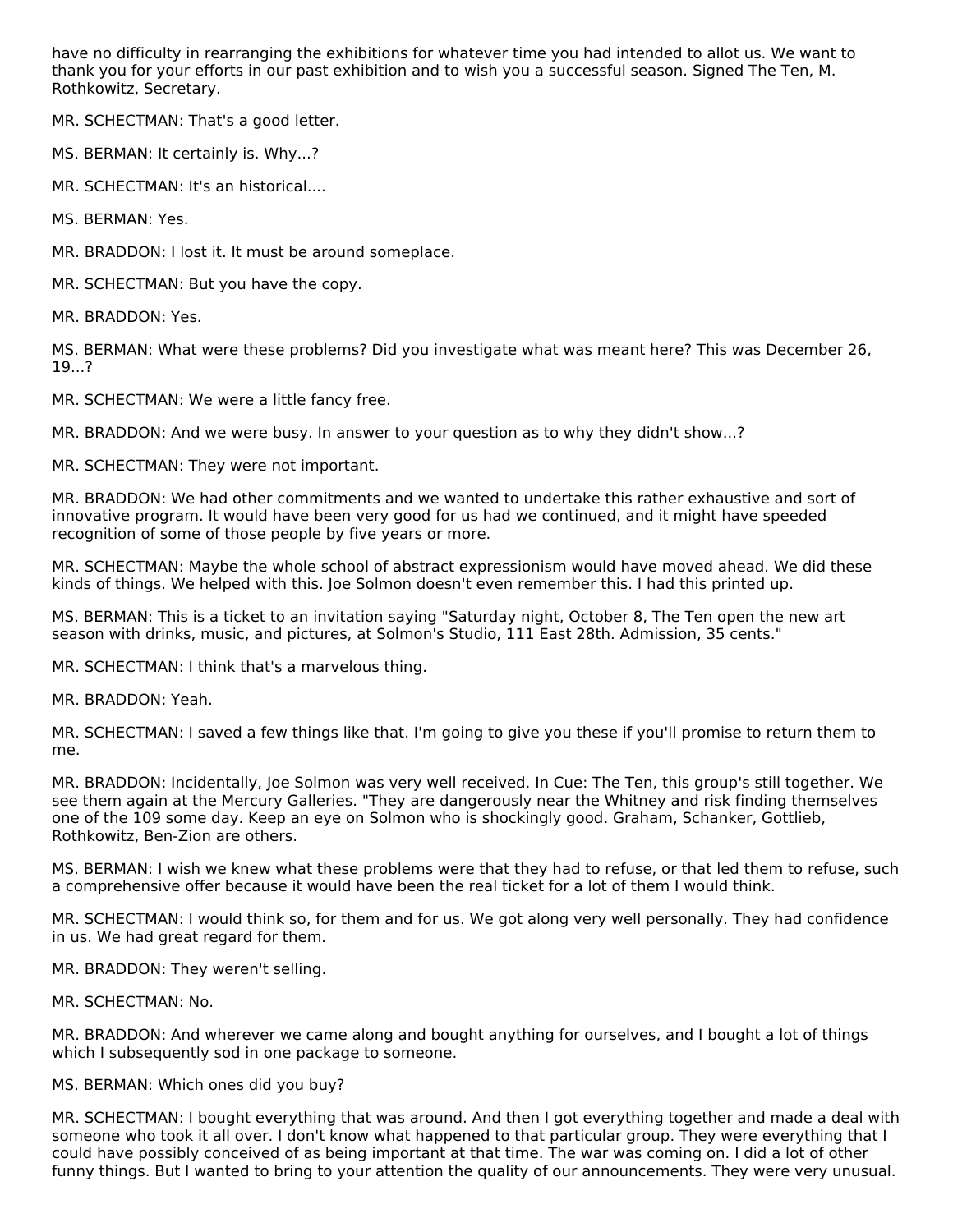We had not....we were never commercial.

MS. BERMAN: Well, I guess I would have to ask you, if The Ten weren't selling, how did you make money and pay the rent and keep the gallery going?

MR. SCHECTMAN: We didn't make much money, but we kept the gallery going to some extent by our own resources, salaries that we were making out side. And we sold.

MR. BRADDON: And in a certain sense, The Ten were subsidized by the minor works that had an easier sale. They sold for less and they, also, had an easier appeal, an easier commercial appeal to the public. So we did sell a certain amount of that. We didn't show it. We'd produce it on request.

MR. SCHECTMAN: We had tremendous racks.

MR. BRADDON: Yes. We had hundreds, thousands, perhaps of paintings. And we could fulfill any kind of request, as I mentioned earlier. That subsidized us to some extent and subsidized The Ten. And Schanker and the others who we gave one man shows. Well, we bought. These date from that period and these, and Rosenborg and Schanker--they were all....

MR. SCHECTMAN: We had second favorites, by the way. Schanker was one of them and Kerkam was another.

MS. BERMAN: Well, they were more developed than Rothkowitz was at the time.

MR. BRADDON: Yes.

MS. BERMAN: Did he realize how unresolved he was in his painting at the time?

MR. SCHECTMAN: I thought so.

MR. BRADDON: I think so, yes.

MR. SCHECTMAN: I thought so. I think it's a very good question. I thought in a sense the seriousness of his demeanor was because of his inner conflicts and I wonder if this didn't play apart in his later life, I mean this constant aspect of being unresolved in this life. Whether or not he believed in what he was doing is a question as far as I'm concerned.

MR. BRADDON: Incidentally, the work that was exhibited at that time by him and by Gottlieb bore no resemblance at all to the things for which they've become famous.

MR. SCHECTMAN: Remember what I said before, that they seem to have been arriving at some solution to the problem of art by doing something that would be totally different. And maybe this almost abrupt change is what created what happened. I just wanted to show you this "Visions of Other worlds," this art of the insane, the kind of things we did then, and the nature and quality of the paintings that were brought out. If you think any of these things sold for \$100 or \$50, you're making a mistake, They were not selling. Am I right?

MR. BRADDON: Not a sale.

MR. SCHECTMAN: Not one sale.

MR. BRADDON: One hundred and fifty, two hundred dollars--we're talking about substantial oils.

MR. SCHECTMAN: That are worth in the, let's say, hundreds of thousands today.

MS. BERMAN: Oh, certainly. These Miros and Ernsts and Arps. When did you close the gallery, by the way, the Mercury Gallery?

MR. SCHECTMAN: 1940? When the war started breaking. I think that was about it.

MR. BRADDON: Two very talented young men. People we liked.

MS. BERMAN: These are very nice cards. You did lovely announcements. And did both of you go into the Army? Is that what happened?

MR. BRADDON: No, I was in the Office of Censorship.

MR. SCHECTMAN: I was in the War Department.

MS. BERMAN: Did you first meet Rothko in late 1938?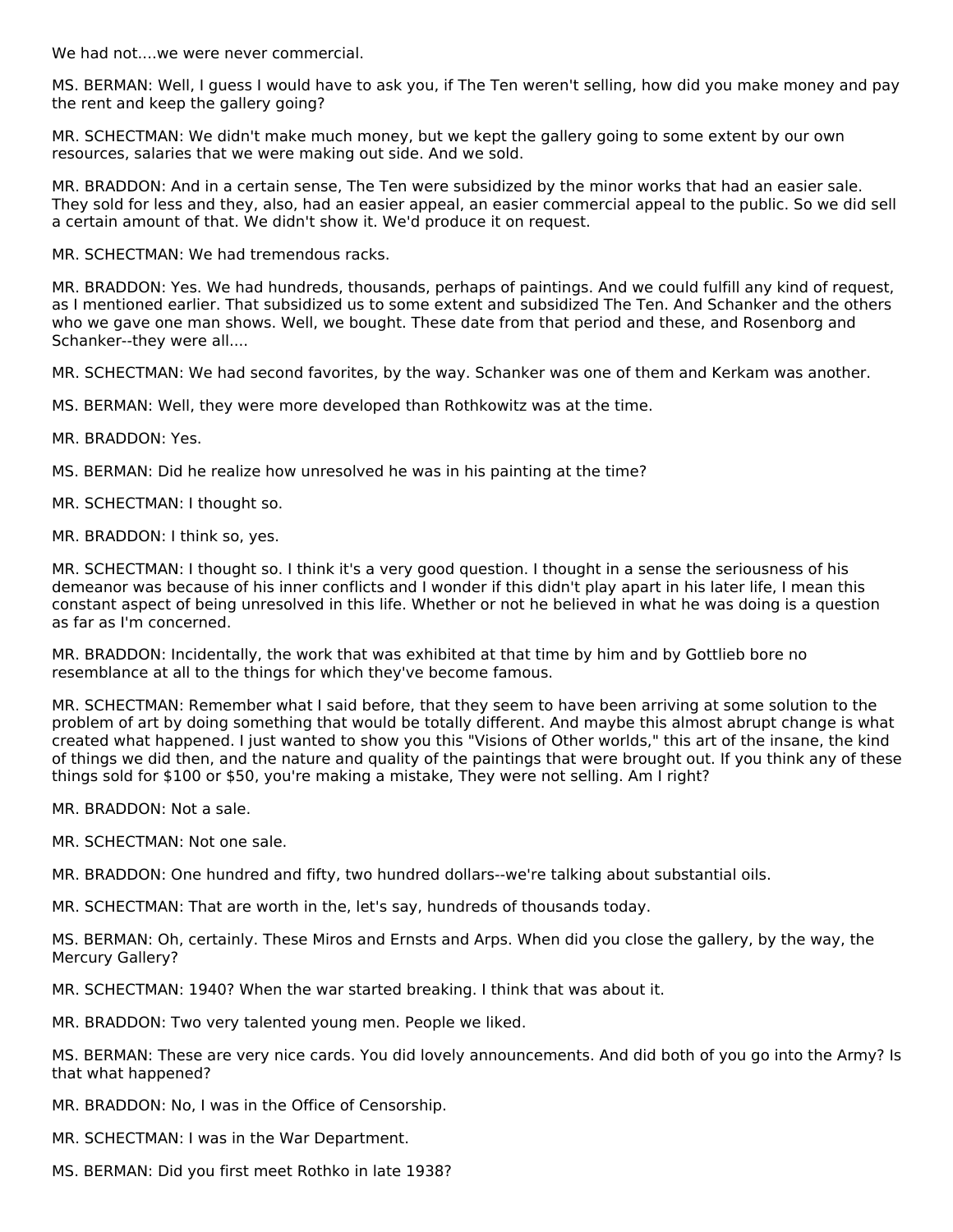MR. SCHECTMAN: Greenwich Village was a small world and a very beautiful place in those days. It's nothing like what it is today. There was no commercialism at all in that place. There were marvelous sculptors and wonderful painters. Marvelous. Aimlessly working very hard to try to do something, having outdoor art shows once in a while (not the kind we have today). I remember one sculpture show on a lot on Sixth Avenue. Everybody who is today immensely famous and successful showed for nothing.

MR. BRADDON: For all the lack of commercial success, there was a most enjoyable yeasty time, a lot of things happening, a lot of excitement, and real pleasure in participation.

MS. BERMAN: What did Rothko's work look like then?

MR. SCHECTMAN: We don't see much of it around now.

MR. BRADDON: The catalogue of this show, the title, will remind me. For example....

MR. SCHECTMAN: I think you gave it to Avis.

MR. BRADDON: If I remember the Gottlieb, that was a depiction of an old-fashioned phonograph.

MR. SCHECTMAN: In the Whitney dissenters show, Gottlieb had a painting called "Pete McCardy's Place." Let me see about Rothko's. Louis Schanker's was "Street Scene from my Window," which was a nice painting, incidentally.

MR. BRADDON: I can tell you that it was thoroughly representational.

MR. SCHECTMAN: Rothko wasn't even...Ilya Bolotowsky was....

MR. BRADDON: In the review, they didn't pay much attention.

- MR. SCHECTMAN: No, he was disregarded to some extent.
- MS. BERMAN: Was he interested in myth theories and Oedipus, and Antigone, when you knew him?
- MR. BRADDON: He didn't refer to it.
- MR. SCHECTMAN: He was very introspective.

MR. BRADDON: Extremely.

MR. SCHECTMAN: And not communicative. Others in the group were. At times he would come out and they would all listen to him, but he was silent and then he would come out with his own approach to things. I'm impressed with the fact that he was so serious.

MR. BRADDON: Very serious. Unsmiling.

MR. SCHECTMAN: Everyone else was too, in a way, but Louie Schanker, for example, was a kind of a playboy amongst them. An extremely handsome man who later married Libby Holman, the singer. I saw him in his last days. I'm just trying to see what did Rothko have then.

MR. BRADDON: They're listed there.

- MR. SCHECTMAN: What was it?
- MS. BERMAN: What were his activities...?
- MR. SCHECTMAN: "Water Colors and Conversation."

MS. BERMAN: What were his activities as the secretary or what did he do?

MR. SCHECTMAN: The group was not a particularly cohesive organization and he sort of pulled it together in a very serious vein. He held it together as a group whereas the others tended to wander off. There were many reasons for it. They weren't earning any money. For example, was it Rosenberg's wife who had the art store?

MR. BRADDON: Harris.

MR. SCHECTMAN: She had a very well-known art store on Greenwich Avenue. Very well known....

[END OF SIDE 2]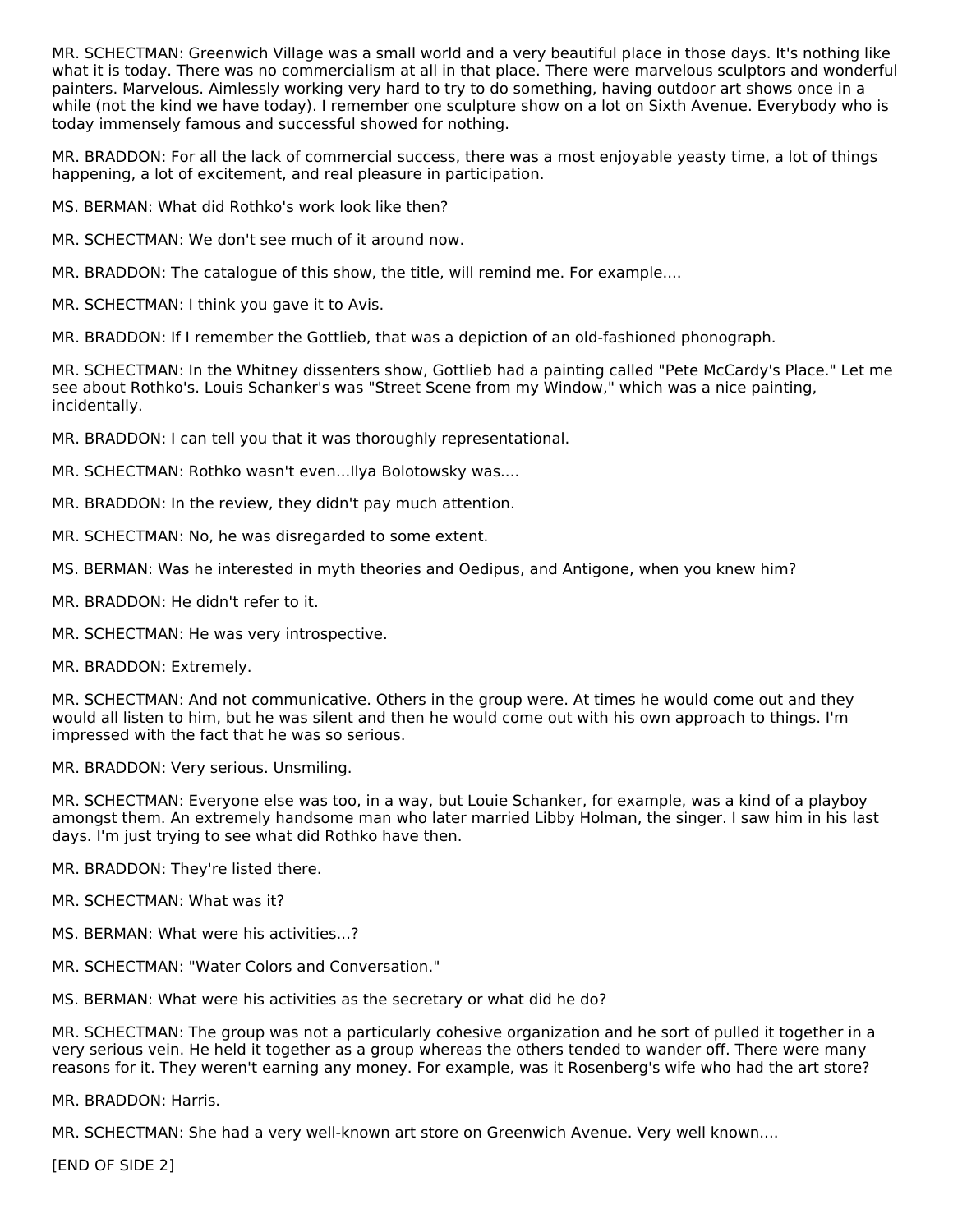MS. BERMAN: Lou Harris was doing sign painting?

MR. BRADDON: Yes. He wasn't very good. I saw some examples of his work and the lettering left much to be desired. Joe Solmon, as you know, went out to Spokane. He taught. Kerkam of course was the quintessential painter. He starved and he painted. He was the most serious painter I've ever encountered.

MR. SCHECTMAN: He had previously been enormously successful as a commercial artist for those days. I think he even was in Hollywood for a while.

MR. BRADDON: Yes, he worked for movie companies.

MR. SCHECTMAN: He gave everything up. He had a stroke and he continued to paint in his awkward way.

MR. BRADDON: I have to correct that. The painting wasn't awkward but he was awkward.

MR. SCHECTMAN: Yes. His arms were limp and he talked with a terrible stutter. And yet his paintings were fine drawings, marvelous. And some day as we talk, something will happen on the New York scene again with him. There isn't anyone I've spoken to recently who remembers him who says he's going to have his place again.

MR. BRADDON: I can't say this as a certainty. I think all of them were on the WPA art project that gave them a little sustenance.

MS. BERMAN: And they could get their art supplies a little more cheaply I assume through Mrs. Harris?

MR. SCHECTMAN: She was cooperative, but I'm not certain as to what their relationships were.

MS. BERMAN: Did you ever give any of The Ten a stipend or was it just straight sales, what you could sell?

MR. SCHECTMAN: I'd like to think about why they gave an oil to us at that point.

MR. BRADDON: Because we were showing their things. We were sympathetic. We provided them with a forum, an exhibition place, and were very sympathetic individually and collectively. Individually we were in the course of giving them some man shows. This is very interesting. I didn't know I had this. This is an article, a critical article, by the Daily Worker which takes an entirely different and I would say an interesting point of view about it.

MS. BERMAN: This is November 15, 1938. Yes. I'm looking at the political...the struggle between the progressive artists and the public on the one side and the conservative critics on the other, coming perhaps to the right conclusion for the wrong reasons here.

MR. BRADDON: "The New York Times in dismissing it in a few irrelevant statements gives no indication of the widespread enthusiasm which all but the most reactionary elements have shown." [Laughter] That's true, but artistically reactionary.

MR. SCHECTMAN: That's right. It had nothing to do with that other emphasis.

MS. BERMAN: Did you ever go to Rothko's studio, by the way, or his house, or did he come visit you?

MR. SCHECTMAN: I don't think I visited his studio.

MR. BRADDON: No, never did. I visited Rosenborg, Kirkam, Schanker, Avery, Harris.

MR. SCHECTMAN: Many of our artists were rather close to us--Solmon.

MS. BERMAN: Did you observe the relationship between Rothko and Avery which was of course very important?

MR. BRADDON: Avery didn't attend these meetings.

MR. SCHECTMAN: I don't recall Avery being present. You know, people walked in and out. He undoubtedly came up to the gallery. But there is no memory on my part of Avery participating.

MS. BERMAN: How about Rothko and Gorky?

MR. SCHECTMAN: I know nothing about that. We showed Gorky's work.

MS. BERMAN: The reason Avery didn't enter into this was because he was not at that time a member of The Ten. He had shown with them on other occasions, but there would have been no reason for him to attend these meetings. He was not a member of The Ten.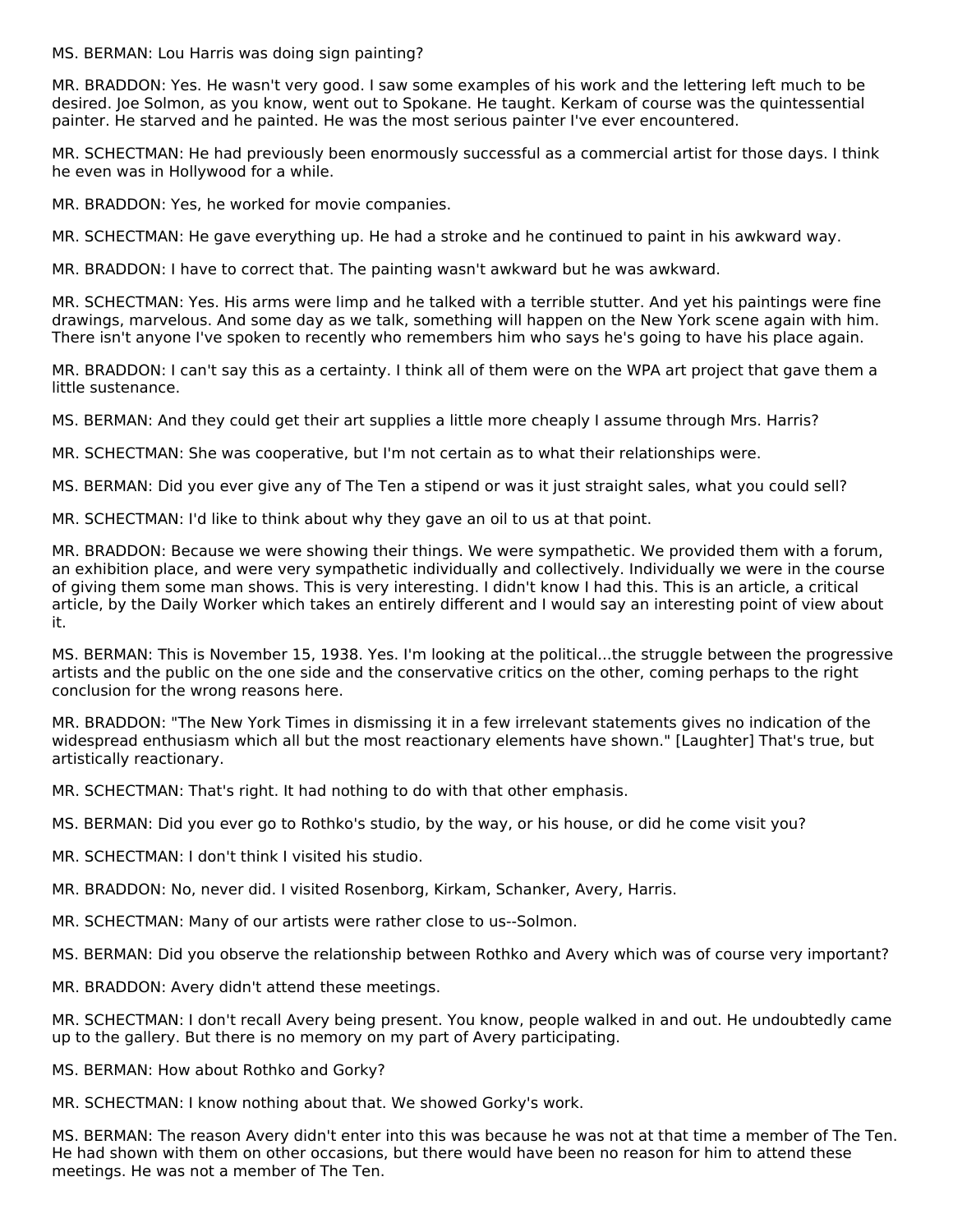MR. SCHECTMAN: They were kind of a little club really.

MR. BRADDON: But they admired Avery.

MS. BERMAN: Well, who were some of the other artists who Rothko admired?

MR. SCHECTMAN: Rothko? I had some knowledge of these things many years ago. He hated a lot of people.

MS. BERMAN: That would be interesting to know.

MR. SCHECTMAN: He hated many people. In fact, I think he wrote some things about some people. He was a little like Barnett Newman in a sense. He did criticize people he didn't like. But I don't recall. As a matter of fact, I again say he was very introspective and he did make his feelings known at times, but it's passed into time.

MS. BERMAN: That's quite all right. You're both doing wonderfully but I have a list of questions from the Rothko Foundation and I do want to go through that. Did he ever...was he ever interested in surrealism or automatic writing? Did he ever talk about that or anything?

MR. SCHECTMAN: Never.

MR. BRADDON: No indication of any of that, no.

MR. SCHECTMAN: And we had meetings at our gallery. He never brought this up.

MS. BERMAN: What did you used to talk about at those meetings besides the...?

MR. SCHECTMAN: They were very angered by the trend of art. This was the substance of many of the meetings, and that something had to be done about it. They couldn't stand what was happening at the Whitney Museum.

MR. BRADDON: A lot of the anger was directed--most of it perhaps---at the museums, which they felt owed them the recognition that they rightly deserved. You couldn't really complain about the public which is notoriously slow in recognition, but they were very, very bitter about the museums. And indeed, the very theme of that show indicated it. But it wasn't confined just to Whitney which perhaps was more adventurous than some.

MR. SCHECTMAN: I guess the reason they talked about the Whitney so much is because we were so near them and there were these glittering shows going on, famous people coming in and fine openings, and where were they? Out in the cold somewhere, unrecognized, hoping to be recognized.

MS. BERMAN: Did they talk about shows, for example, at the Museum of Modern Art like cubist and abstract art which was held in '36?

MR. BRADDON: Well, they did revere Picasso and Braque--no question about that--and were very sympathetic to abstract art even though most of them were not practitioners of that kind of art at that time. Bolotowski might have been. That's about it.

MR. SCHECTMAN: They were not against...they were against it, not volubly against, the representative art of any sort, including the impressionist school. They were not very concerned with it. Anything that smacked of total representation was not looked at with any great glee. On the other hand, their work did not, as Mr. Braddon says, really go out into the areas that it later did, which is a surprising thing. I mean here is the beginning of it, and yet we didn't see too much evidence with the exception of Bolotowski and to some extent Ben-Zion who has an illustration, I think, in the Art News. And we regarded him as an interesting painter. He just disappeared. He's alive but....

MR. BRADDON: He doesn't like to show.

- MR. SCHECTMAN: Totally rejected the life.
- MR. BRADDON: He wouldn't show. He paints but....
- MS. BERMAN: Where does he live?
- MR. BRADDON: In the city, in New York City.
- MS. BERMAN: Oh, really?
- MR. BRADDON: Joe Solmon goes to see him sometimes.

MR. SCHECTMAN: Rosenborg, on the other hand, no one knows anything about. There was an announcement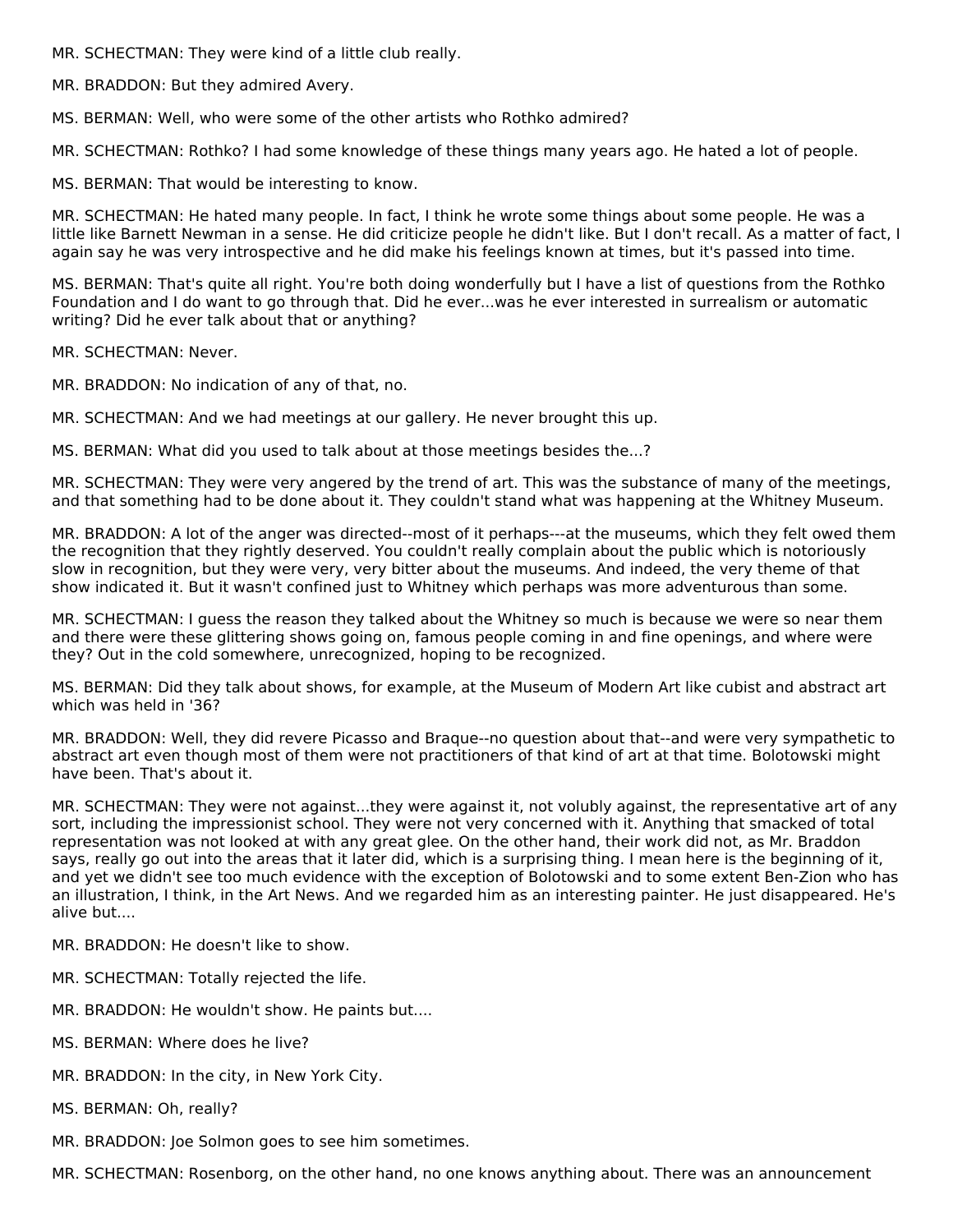that he died some years ago. He might have put that in the paper.

MR. BRADDON: No, it wasn't in the paper. It was reported.

MR. SCHECTMAN: Who reported it?

MR. BRADDON: Someone called Joe Solmon and....

MR. SCHECTMAN: It wasn't announced publicly?

MR. BRADDON: He passed it on to me and we were saddened about it. And then we learned, we were told that it was not true.

MR. SCHECTMAN: So he might be alive today. No one hears of him.

MS. BERMAN: Did you ever watch Rothko paint or see him draw or do anything like that? I'm wondering.

MR. SCHECTMAN: No, we never visited his studio, unfortunately.

MS. BERMAN: In the show that you gave, did you hang the show or did the artists and did you select the paintings?

MR. BRADDON: We hung the show, and then paintings were selected jointly. They indicated what they would have liked to have shown and we chose from that. There was an easy relationship.

MS. BERMAN: Did Rothko ever talk about books that he liked? You said that both of you were so interested in music. Did he ever discuss his love of music with you?

MR. BRADDON: No, I don't think so. Do you have any recollection?

MR. SCHECTMAN: He talked about art and nothing else in this terribly serious way. Sitting on the floor with the rest of them is a scene I'll never forget. Night after night, they would come up and discuss what the approach should be. And, as I said, it always struck me that something would come of this but it seemed that they were so anxious to break away that they would do anything in order to get away from it all. And really, violence took place after this. I mean the explosion some years later I think was the result of this desire not to repeat the past history. I'm not alone in this feeling.

MS. BERMAN: It seems to me that they talked maybe more about the art scene than art theories.

MR. BRADDON: Exactly. Because the context was such that that was the kind of subject that was discussed. They were talking about how best to show their work in a favorable light and familiarize the public and try and win critical acclaim, not so much because they respected the critics so intensely but because they felt it would have some practical value and because every artist likes to be appreciated. So it dealt largely with the American painting scene and what could be done about it practically. And that's how this thing took shape.

MR. SCHECTMAN: We of course recognized the various movements. And I'm reading from a simple little brochure that we sent out, and on the cover of it are the schools that we fostered--impressionism, minimalism, expressionism, futurism, surrealism, myriadism (which we invented), purism, neoclassicism, naturalism, realism, constructivism, all these, fauvism, Dadaism, cubism, on and on and on. We had examples of these. And I think no one ever did anything like this before.

MS. BERMAN: Did the artists come in and look at these examples that you had? Were they interested in saying, "Oh, let me see your surrealist paintings just for fun" or anything like that?

MR. SCHECTMAN: They came in droves sometimes. It was amazing what this little place would have. We had flexible conditions. Our walls were...our partitions were on wheels and we could arrange any kind of a show by simply shifting around these partitions with great ease. I don't know why that isn't done any more. That was an excellent approach. Sometimes I see it.

MS. BERMAN: I saw one recently where they had panels hung from the ceiling. It was a very clever installation, large transparent panels.

MR. SCHECTMAN: Yes.

MS. BERMAN: At the time was Rothko interested in having his works hung a certain way or was he very choosy?

MR. BRADDON: No. We hung his show.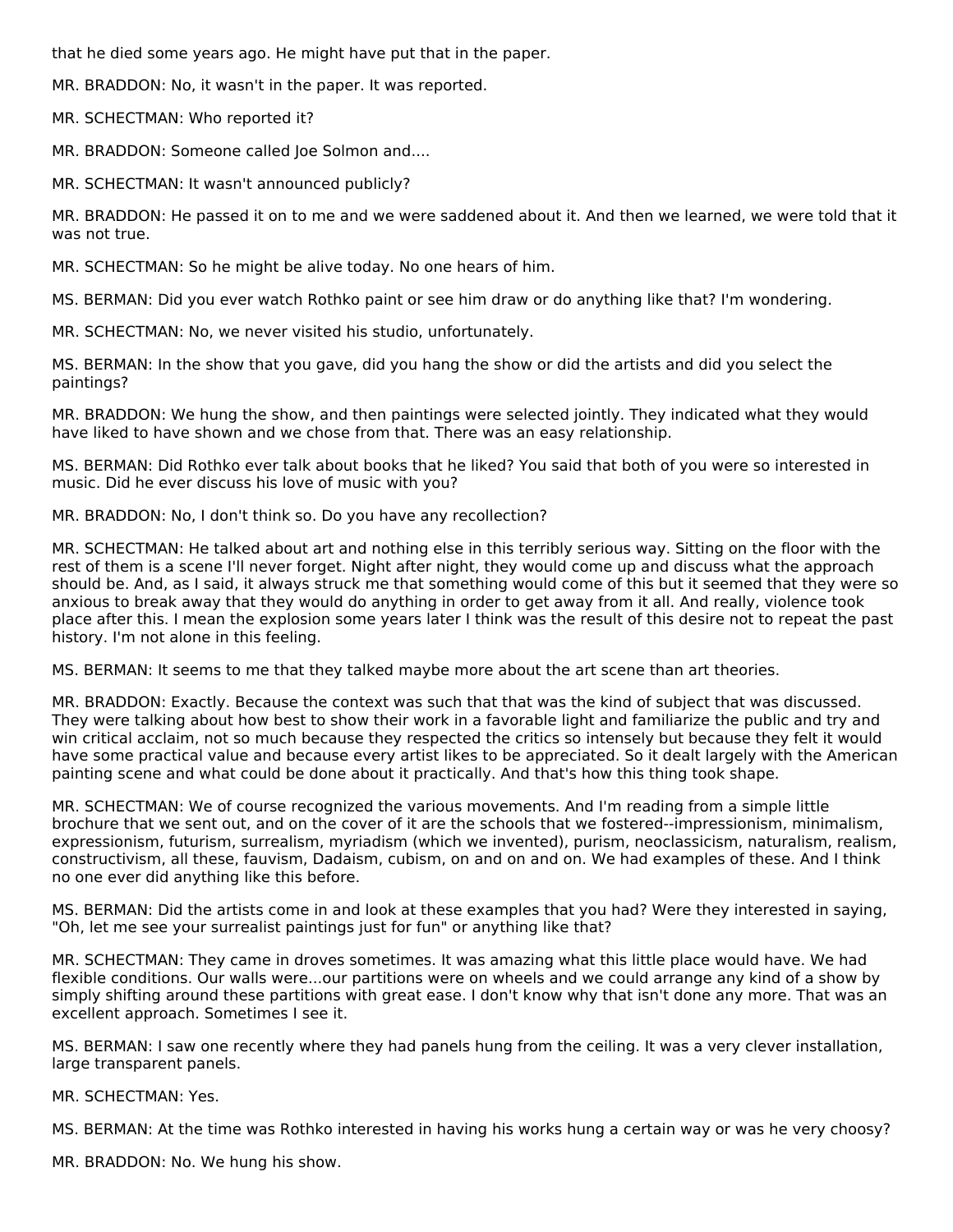MR. SCHECTMAN: We had full power to do it.

MS. BERMAN: Did you talk about any sorts of techniques that he used in terms of priming canvases or grinding his pigments or paints that he used or anything?

MR. BRADDON: Do you recall?

MR. SCHECTMAN: Nothing. None of them discussed anything like that.

MS. BERMAN: Did you know the books that he was reading or anything like that?

MR. SCHECTMAN: No.

MS. BERMAN: Who else did you know at the time who also knew Rothko?

MR. SCHECTMAN: I guess most of the artists. We would talk casually. Nobody had anything bad to say about any of these people. Nobody derogated their work. Nobody said that they're doing terrible things or they're lousy painters. There was always a kind of a sympathy for them. If I could remember one person who ever said anything cruel about them, I would bring it up. But you don't recall anything?

MR. BRADDON: No.

MR. SCHECTMAN: Not even the opposition or even the Whitney people or other museums?

MR. BRADDON: Well, they were comfortable....

MR. SCHECTMAN: And they just went along. This was a little bumblebee buzzing at them.

MS. BERMAN: Who were the people that Rothko was closest to?

MR. SCHECTMAN: Well, I know he liked Schanker. I once talked to him about him, but he told me that Schanker was a playboy of some sort even then, but a great painter and a great wood block...you know, painted, the greatest. "But I don't know where he's going to go," he would say because he thought he was frivolous. And that's the kind of person Rothko was, terribly, terribly serious.

MS. BERMAN: But he did admire those color wood-cuts?

MR. SCHECTMAN: He admired them tremendously. He thought he was one of the most talented people. I remember clearly the conversation.

MR. BRADDON: His demeanor and his facial expressions tended to be sour.

MR. SCHECTMAN: Sour and dour.

MR. BRADDON: Yes, not a cheerful man.

MR. SCHECTMAN: I can't remember him ever smiling.

MS. BERMAN: Also, I don't know if this made a difference to you but he was, what, 15 years older than you were and maybe you also looked...maybe it was a different relationship also because you were quite young.

MR. BRADDON: Not on our part. We felt ourselves equal or superior to most people. [Laughter]

MR. SCHECTMAN: We did, really. We had the feeling that they thought the same of us, the way they sat around and listened to our opinions and thoughts and never allowing themselves, for example, to interfere with what we were to do.

MR. BRADDON: Age did not enter into it.

MR. SCHECTMAN: No, not at all.

MR. BRADDON: Ben-Zion was considerably older. He's in his 80's now.

MR. SCHECTMAN: I met Gottlieb shortly before he died in East Hampton where I had a home for several years. And I met him at Guild Hall and he was in a wheelchair and he saw me. I hadn't seen him for years. And he saw me. Suddenly he said, "Please come to my house. Come tonight. Please, I want to talk to you." And my wife was with me and I said to her (he was very ill), "I'm concerned about this moment. I don't know whether I ought to do this or not." I didn't go. The following week he died. It was very strange. But his eyes lighted up and I thought,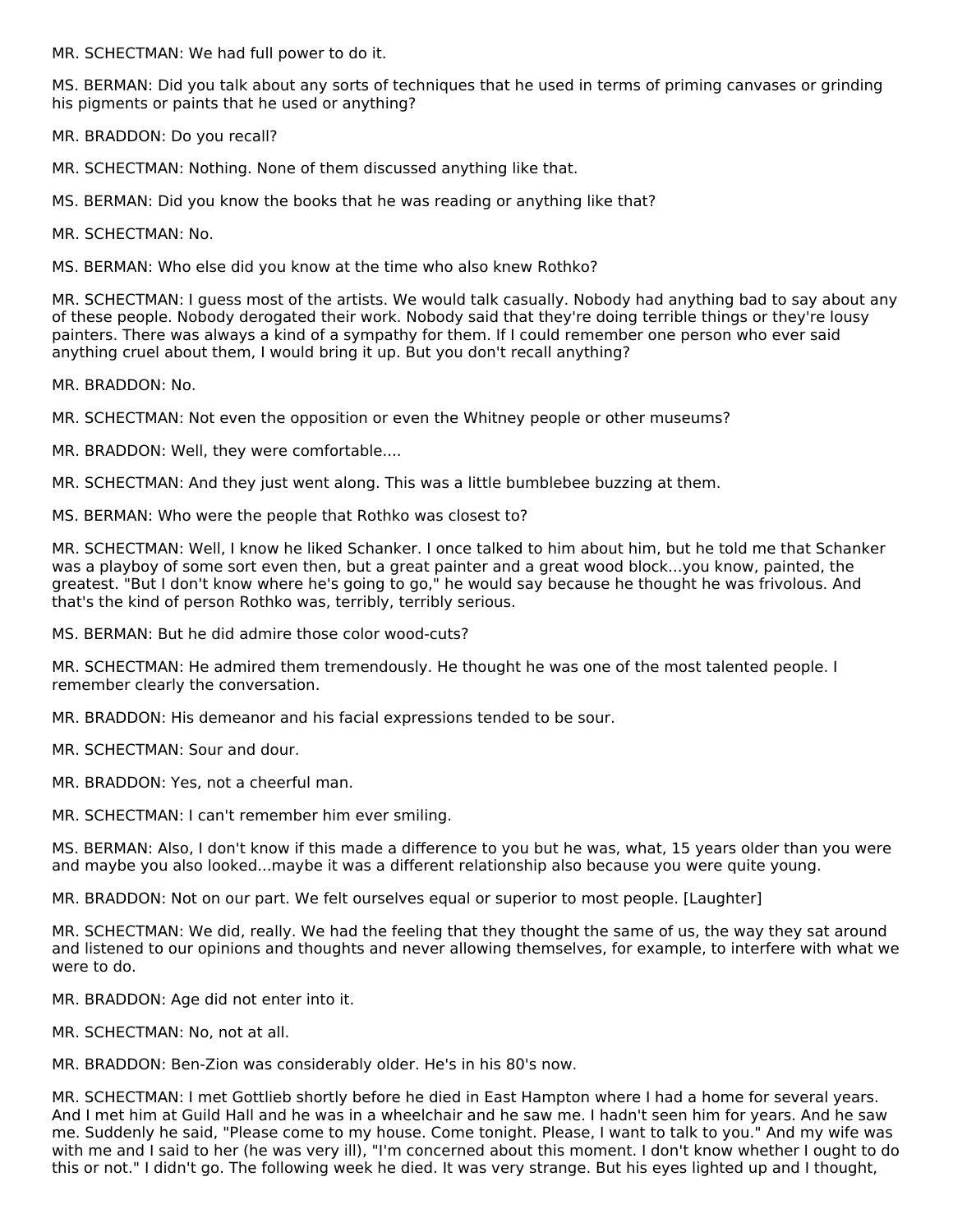well, here goes the whole Ten thing all over again.

MS. BERMAN: When was the last time you saw Rothko?

MR. BRADDON: Never saw him after the dissolution of the gallery.

MS. BERMAN: How about you?

MR. SCHECTMAN: You're not the only one that calls us and wants to know about The Ten. It's a very strange thing that's happening--this interest in the group, I think because there is an aspect of the art school in New York that must I think have its beginnings with these people. I always thought there were others, but I don't know. Who were they? Were there any others around? There was no Motherwell.

MR. BRADDON: Oh, no. Later.

MR. SCHECTMAN: These were later people and they all took off from there. So this was a very vital group. WPA....

MR. BRADDON: There were people a little older, like Stuart Davis.

MR. SCHECTMAN: We showed Davis. He meant nothing.

MS. BERMAN: You showed Stuart Davis? He had Edith Halpert though. He had the Downtown Gallery.

MR. SCHECTMAN: We had some of his work. I had one. I liked it. I was overwhelmed by it.

MS. BERMAN: Did you keep up relations with some of the other people who were in The Ten? Solmon certainly, and then who were some of the others?

MR. BRADDON: Yes, he's a very close friend of mine. Schanker's a good friend, Louis Schanker, and I've seen him many times here.

MR. SCHECTMAN: Very close.

MR. BRADDON: At the time I lived near him in Brooklyn Heights. Schanker lived on State Street and I lived on Remson Street, so I visited him. And I've seen Schanker in subsequent years. The same with Louis Harris. Kerkam I'd seen frequently.

MR. SCHECTMAN: I had been buying Schanker's work fairly recently until about a year ago. He had a show at the Associated American Art Gallery two years ago and I bought four of his early (wood cuts). I thought they were magnificent, and I just did that. I'm not collecting right now, yet I couldn't resist it.

MS. BERMAN: Were you sad or did you feel resentful that some of these people you never saw again, I guess like Gottlieb and Rothko?

MR. BRADDON: No, not sad, because we could have seen them had it been our initiative. We were not rejected by them. We were simply out of that business. As Mr. Schectman points out, the war intervened and we were very preoccupied with other things. And subsequently our careers took different turns. I was in the record business thereafter after some years and we were simply appreciators of art and occasional collectors rather than active promoters of art. So, with the exception of these few people who were friends, no, I had no negative feelings about it. As I say, I could have seen them....

MR. SCHECTMAN: No, anytime. Although, in recent years, I felt that I should have been more concerned with them and visited them and so forth and so on. But I somehow thought that time will never, never go on and I'll drop in one of those days. That's characteristic of our lives, I think. We have our own interests. I can speak for Mr. Braddon as well. I bought a piece of sculpture by David Hare many, many years ago and I didn't like the way it was mounted on some stone and I wanted it to be redone, and signed differently. And I called him up and he said, "My God, you have the falling thigh?" I said, "Yes." He said, "Well, come down. I'll redo it. I never liked it." And I made an appointment with him and I forgot about the appointment. I never communicated with him after that. That must be 15 or 20 years ago. And, when I look at this piece, I say, "Maybe I'll call him up some day and have this redone."

MR. BRADDON: I saw Bolotowsky just a few weeks ago at a service, a little memorial service for Schanker. Bolotowsky spoke very charmingly, very rapidly--he reminisced. But we had a nice meeting with him. We were glad to see each other.

MR. SCHECTMAN: And that's where it remained.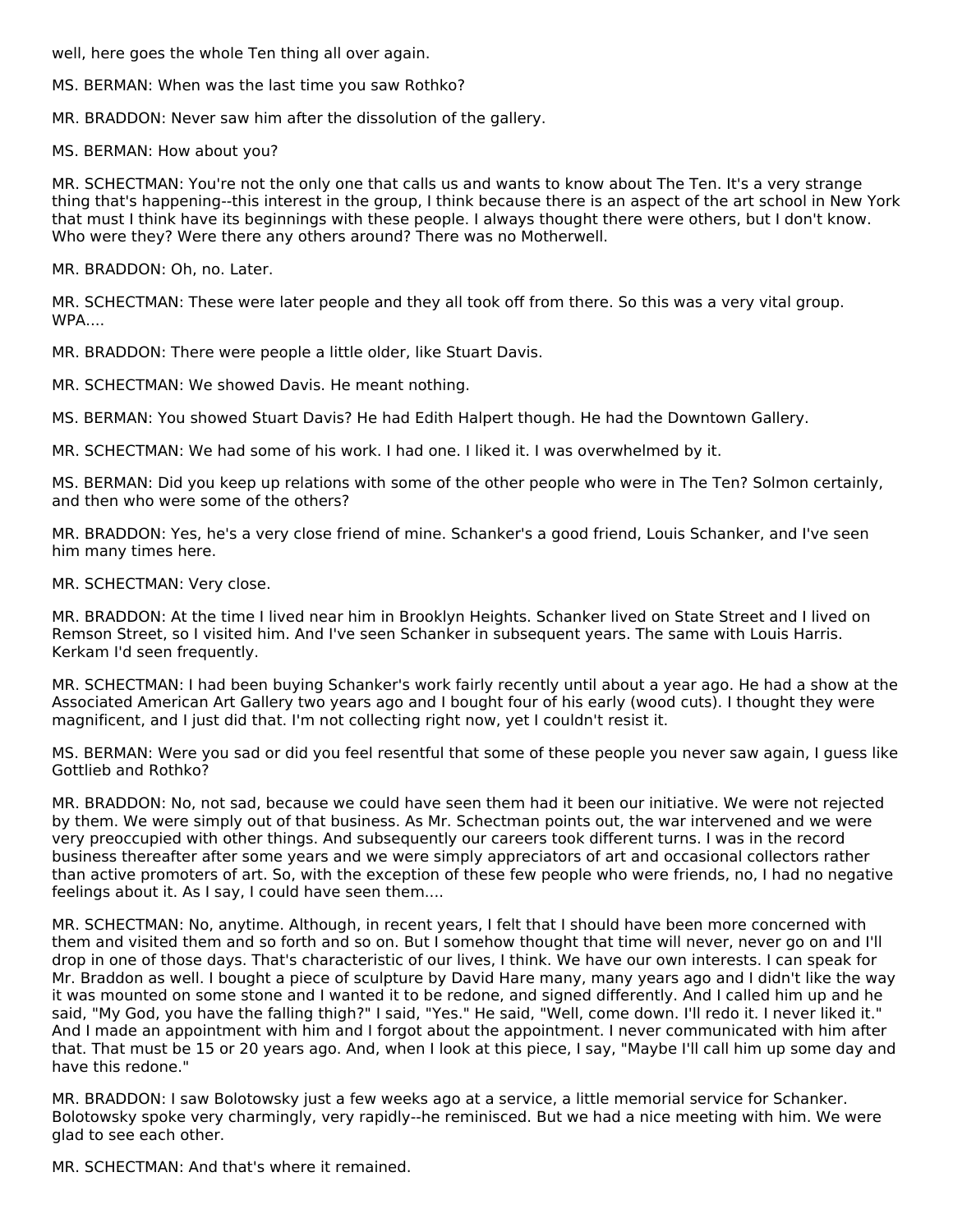MR. BRADDON: We'll probably never see him again except for a chance encounter.

MS. BERMAN: Were you surprised that some of these people, Rothko and then Gottlieb, became so famous?

MR. BRADDON: I was.

MR. SCHECTMAN: When you talk about famous and that kind of commercial success, I was rather disturbed by all of this. I mean for a painting to go for \$500,000 or more, or a million, and having these things at one time and not thinking that anything would ever happen in the world like this, I get kind of a twinge. We could have had every one of these paintings for barely nothing. And it wasn't the idea then to buy for the purpose of values appreciating. In those days nobody thought of that, because subsequently we bought Picassos at terribly low rates just before the war broke. We could have walked in and bought anything we wanted at ridiculous prices, all of which I've given to Cornell.

MS. BERMAN: Was Rothko worried about money or talked about that or had problems?

MR. BRADDON: He didn't talk about it.

MR. SCHECTMAN: He never expressed himself. Nobody did. Nobody did. They were anxious to sell things but they never....

MR. BRADDON: Very anxious to sell. Their prices were very low. I wish I had a price list here. They probably ranged around \$200, \$150-\$200. They would have sold for \$50 if they had an offer.

MR. SCHECTMAN: Oh, easily. Fifty dollars would take any painting. There was an artist who was in Perls Gallery years ago, John Nichols. And John would say, "Look, all I want is \$5 for this oil." I would say, "John, I can't give you \$5. I'll give you \$20 for it." He'd say, "I can't accept that." And I have this "Horses at Work and Horses at Play." I gave it to my son. He loves the painting. And whatever happened to John Nichols I don't know, but he painted in a Matisse-like manner and then went off to his own approach. But Perls thought highly of him. He had marvelous reviews. I think money was not really the thing. They painted to exist, I guess.

MS. BERMAN: Did you know Mrs. Rothko at the time, the first Mrs. Rothko, at all?

- MR. SCHECTMAN: Did she ever come up to the gallery?
- MR. BRADDON: No.
- MR. SCHECTMAN: This was a group of painters who merely got together....
- MR. BRADDON: I know Solmon's and Schanker's first wife and Ben-Zion's wife.
- MS. BERMAN: How about politics? Did they used to talk about that?
- MR. BRADDON: Oh, yes. They were very left.
- MR. SCHECTMAN: The Daily Worker.

MR. BRADDON: I think virtually all of them. I don't think Rosenberg was terribly political if I remember, but I'm not sure. Joe Solmon can tell you. I don't know about Lou Schanker--maybe. They were in the whole left radical group. I don't know about...there may be exceptions. I don't know about Ben-Zion. I think...yeah, maybe so. I guess they all tended to be fairly political.

MR. SCHECTMAN: There's no doubt. It was an accepted thing in those days. I don't think anybody of any quality was not anti-Catholic and really not terribly radical. They weren't radical. They were just left wingers. The whole WPA art World was the left wing labor approach to things.

MS. BERMAN: Did you notice the influence of Rothko on Gottlieb or was it so? Did you notice? They seemed to be...?

MR. BRADDON: I would not have even noticed it.

MR. SCHECTMAN: I have a distinct feeling that they left each other alone in terms of their own approaches. The best examples are Schanker and Bolotowsky who suddenly went their own way or Kerkam whose work never changed from a lovely and exquisite line.

MS. BERMAN: I was wondering because I had talked to Jack Kufeld and he felt that.... Of course, he dropped out of The Ten before you had them. He felt that Gottlieb at one point was an echo of Rothko and I was wondering....